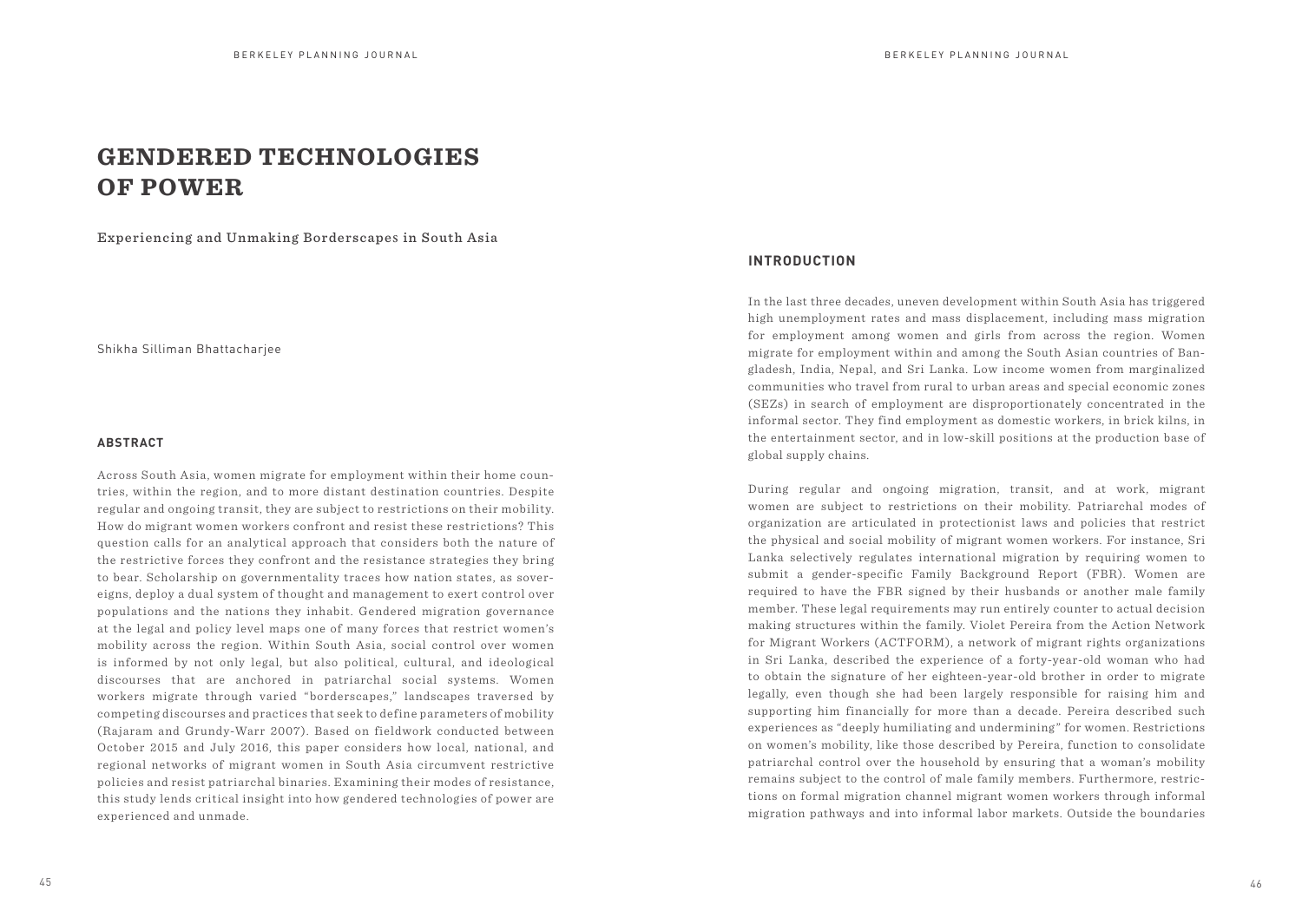of formal migration processes and employment relationships, migrant women workers remain exposed to a spectrum of violence with few avenues for formal redress.

Social control over women is informed by not only legal, but also political, cultural, and ideological discourses that are anchored in patriarchal social systems. For instance, in the Gumla, Simdega, and Khoonti districts in Jharkhand, India, young women and girls who migrate for employment as domestic workers do not speak openly about their migration experiences. Saachi Kumari, Secretary of Chotanagpur Sanskritik Sangh (CSS) in Ranchi, Jharkhand, explained that when they return home, migrant men and women are received differently within their communities: " When men come back, they relax and enjoy themselves. People from the community ask, 'What did you do?' ' What did you buy?' ' What did you see?' Women are never asked these questions." Instead, upon returning to Jharkhand from the Delhi, National Capital Region, young women report being referred to as "Delhi-returned" an allusion to their migration to this urban industrial hub. This moniker is not neutral. Rather, it carries a stigma that marks transgression of patriarchal social norms and impacts how they are considered and treated by their families and communities.

How do migrant women workers experience and resist restrictions on their mobility? Grounded in discussions with migrant women workers and activists over the course of ten months in  $2015$  and  $2016$ ,<sup>1</sup> this paper traces competing and colluding discourses and practices that together seek to define the parameters of women's mobility in South Asia. This approach considers both the restrictive forces migrant women experience and the resistance strategies they deploy.

Scholarship on governmentality traces how the formal apparatus of the state comes to know and administer lives across a territory (Foucault 1997, 82; Rose, O'Malley, and Valverde 2006, 87). Within the neighboring countries of Bangladesh, India, Nepal, Pakistan, and Sri Lanka, migration policies are a crucial site for the formation and administration of individual and group identities for migrant women workers. Governmentality as an analytical frame provides insight into the role of various political authorities in constructing and acting upon women migrant workers as a population. The gendered legal architecture governing women's migration is just one of many forces that restrict women's mobility across the region. Accordingly, this paper seeks to read technologies of power that cross geographies, law, and society through an analysis of " borderscapes"—landscapes traversed by competing discourses and practices that seek to define parameters of mobility, inclusion, and exclusion (Rajaram and Grundy-Warr 2007).

Patriarchal norms governing women's mobility are co-opted and re-inscribed in the legal architecture governing women's mobility. Gender constructs are also, however, fractured and remade by migrant women, their collectives, and regional trans-border movements. Local, national, and regional networks of migrant women circumvent restrictive policies and resist patriarchal binaries. The discordant overlay of gendered legal restrictions, persistent mobility, and resistance traced in this study reveal how gender functions as a mobile and adaptable technology of power.

# **GENDERED GOVERNMENTALITY AND BORDERING**

Scholarship on women and the global economy has addressed not only the impact of migration on gender patterns and relations (Grasmuck and Pessar 1991), but also new forms of cross border solidarity, and the emergence of feminist subjectivities (Basch 1994; Soysal 1994; Eisenstein 1996; Ong 1996). Drawing these strands of scholarship together, this paper considers how gendered migration governance in South Asia colludes with patriarchal social norms to restrict women's mobility, and how migrant women, their organizations, and collectives fracture and remake gendered processes of social control. This approach contributes to the feminist analytic project of reading features of the contemporary global economy to capture both instantiations of gendering and openings for women's participation (Sassen 1996). Such an account reveals not only gendered systems of domination, but also potential sites for resistance with significant implications for both theory and praxis.

Since gendered processes of social control are anchored in legal and social systems, a lens that attends to different but intersecting practices of governance is particularly suited to tracing how gendered technologies of power are experienced and unmade. Accordingly, this paper takes an analytic perspective that considers scholarship on governmentality and borderscapes as not only compatible hermeneutic frameworks, but a promising intersection for scholarship on migration.

<sup>1.</sup> This research was supported by South Asia Women's Fund (SAWF). Selected findings were published by SAWF in a 2016 report entitled Gender and the Right to Mobility in South Asia: Changing the discourse around rights to movement, livelihood and decision making for women and sexual minorities.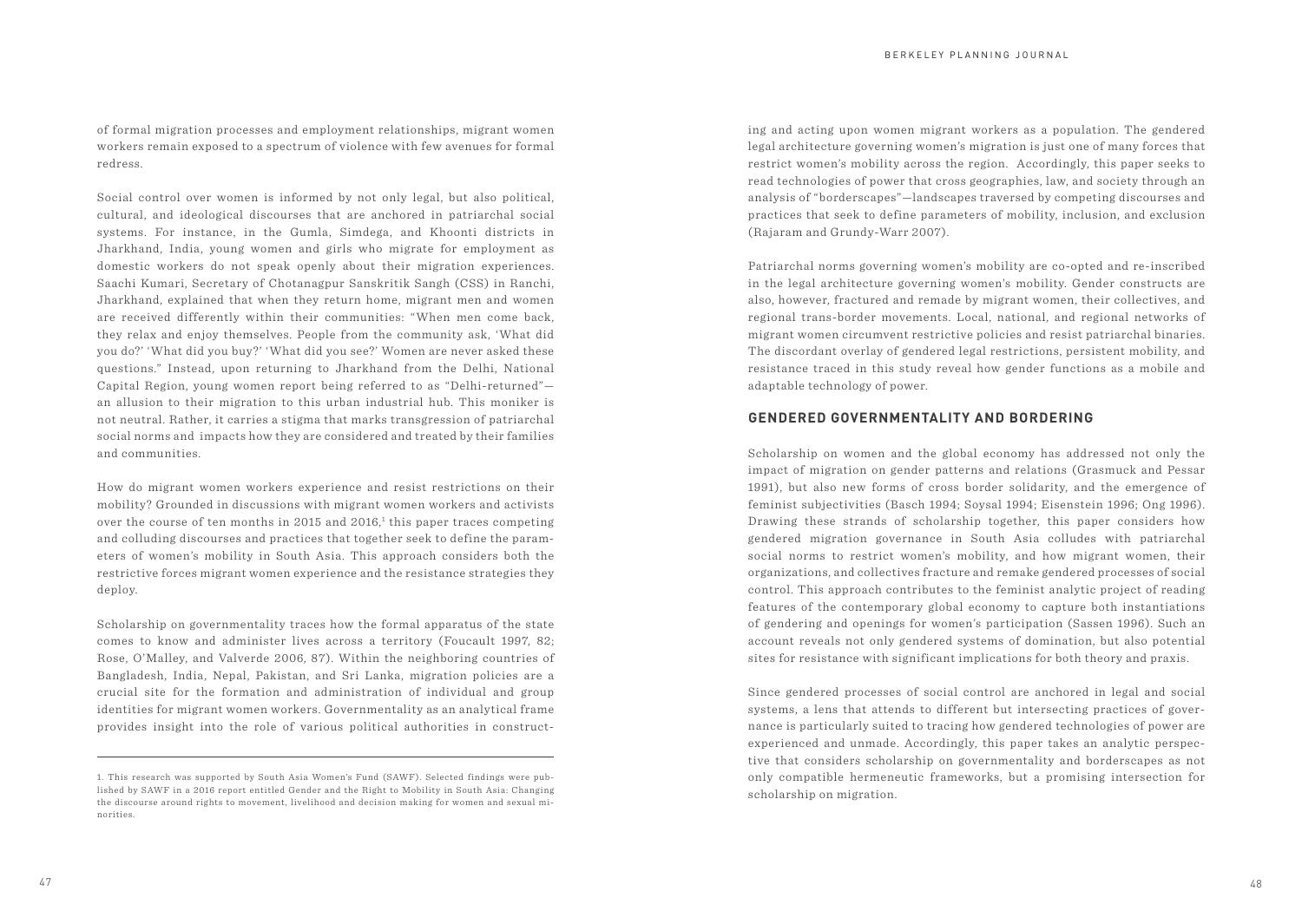#### *Governmentality*

Governmentality refers to the discourses, strategies, tactics, and devices deployed by authorities to construct and control populations, and the individuals that comprise populations (Foucault 1997; Rose 1996, 328). Foucauldian scholarship on governmentality views political power as dispersed across a variety of authorities that govern in different sites and with multiple and diverse objectives (Rose, O'Malley, and Valverde 2006, 85). Governmentality as a conceptual framework links processes of self-control with forms of political rule, referred to by Foucault as technologies of the self and technologies of domination (Foucault 1993). Rose, O'Malley, and Valverde contend that this theoretical orientation calls for empirical mapping of governmental rationalities and techniques (2006, 99).

Responding to critics of governmentality that consider this perspective closed to an analysis of contradictory forces and resistance, Rose, O'Malley, and Valverde (2006), argue that due to the assembled nature of government enacted through various sites and in relationship to distinct objectives—the process of rationalizing or making various elements internally consistent is never complete (98). While they argue that neoliberal ways of thinking and acting can be found in most contemporary regimes and programs, they also warn against a static typification of modes of governmentality. Instead, they direct attention to how governing rationalities are informed by social and economic processes that are particular to place and time (98). As such, Foucauldian lenses for reading governmentality across particular historical and geographic assemblages provide space for reading contradictions within discourses, strategies, tactics, and devices of domination. These contradictions generate space for political action (Mohanty 2003).

Scholarship on governmentality and migration must, however, continue to develop analytic strategies for mapping how individual, social, and economic processes govern the construction of borders and their administration. While Foucault never gave sustained attention to immigration (Fassin 2001, 2011; Walters 2015), his impact on migration scholarship is reflected in work on the biopolitics of citizenship (Tyler 2010), otherness (Fassin 2001), borders ( Vaughan-Williams 2010), and the disciplining and surveillance of mobility and labor migration (Geiger and Pecoud 2013; Salter 2013; Rudnychiyi 2001). Influenced by Foucauldian scholarship on migration, this paper considers the migration policy arena as a crucial site for the formation and administration of individual and group identities for migrant women workers. This line of inquiry considers not only how governmentality positions migrant women workers as gendered subjects, but also the implications of these governing practices upon their lives.

#### *Gendered Borderscapes*

Governmentality refers to the discourses, strategies, tactics, and devices deployed by authorities to construct and control populations, and the individuals that comprise populations (Foucault 1997; Rose 1996, 328). Foucauldian scholarship on governmentality views political power as dispersed across a variety of authorities that govern in different sites and with multiple and diverse objectives (Rose, O'Malley, and Valverde 2006, 85). Governmentality as a conceptual framework links processes of self-control with forms of political rule, referred to by Foucault as technologies of the self and technologies of domination (Foucault 1993). Rose, O'Malley, and Valverde contend that this theoretical orientation calls for empirical mapping of governmental rationalities and techniques (2006, 99).

Scholarship on governmentality and migration would continue to benefit from robust engagement with the study of borderscapes. The term " borderscape," introduced by Rajaram and Grundy-Warr (2007), describes a concept of borders as fluid and contested social constructs that are at once mobile, perspectival, and relational. This terminology reflects a conceptual shift in the understanding of borders which began in the 1990s, from a focus on borders as territorial lines administered by political institutions to borders as discursive processes and practices (Brambilla 2015, 15). As explained by Chiara Brambilla, the transition from studying borders to studying processes of bordering facilitates a view of borders as dynamic social processes and practices of spatial differentiation (2015, 15).

The potential of this approach lies in the opportunity to both consider the constitutive role that borders play in producing political subjectivity and the simultaneous re-imagination of the border as it is traversed by bodies, discourses, practices, and relationships (Brambilla 2015, 18–19). Borderscapes, forged by competing practices and discourses, emerge not only at sites of formal separation between nation-states, states within nations, and local jurisdictions, but as a reflection of membership and exclusion and rules and their exceptions (Rajaram and Grundy-Warr 2007).

Whereas much of governmentality scholarship has focused on how nations discover and manage populations and the spaces they inhabit, analysis at the intersection of governmentality and borderscapes facilitates the consideration of how gendered technologies of power operate across migration pathways that traverse South Asia. Reading migration pathways in South Asia as a borderscape sets a framework for analysis that facilitates a recognition of resonances between policies and practices in the region. This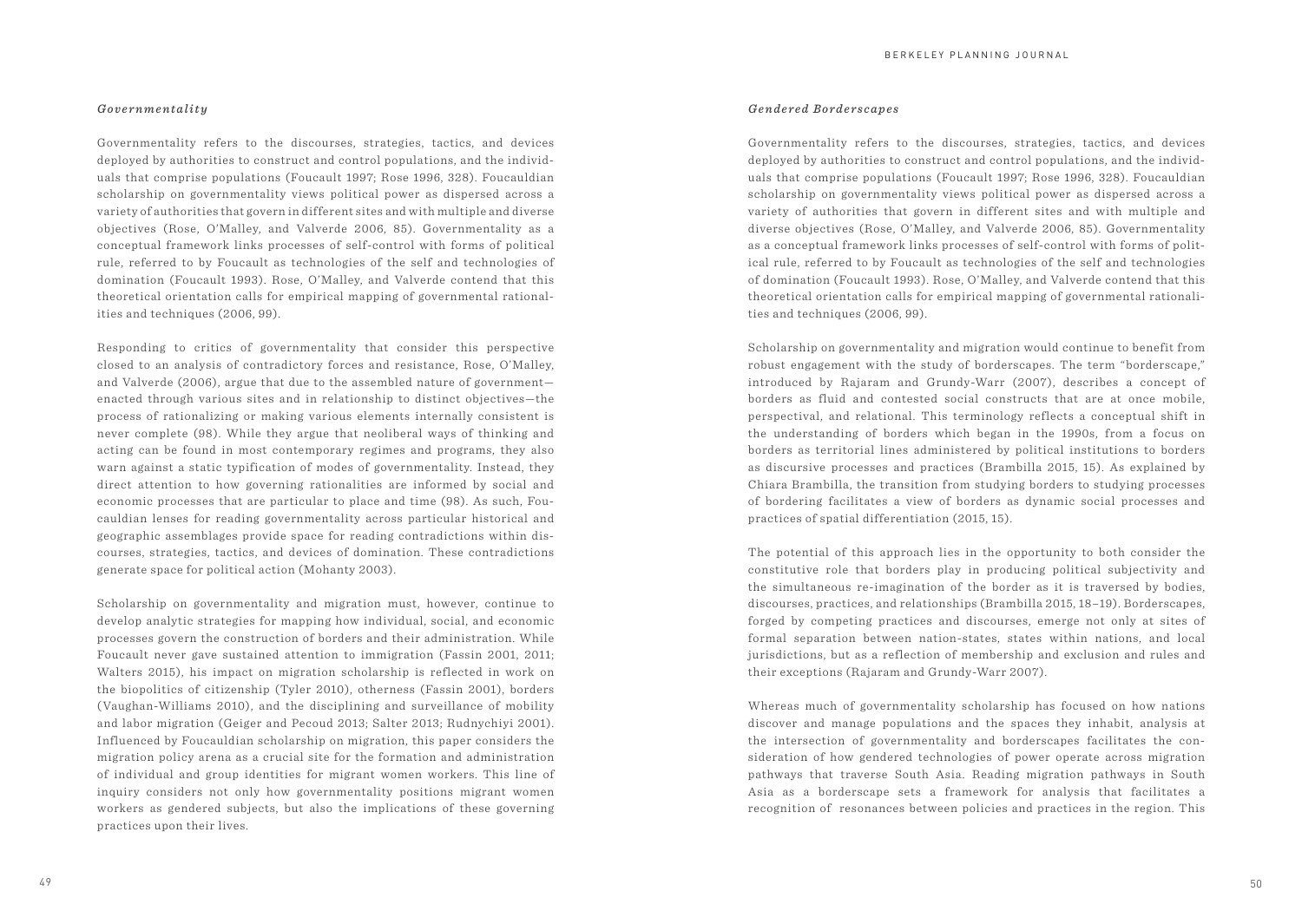frame facilitates attention to commonalities between and among migration pathways, governance, and practices across South Asia that find their roots in shared colonial histories and discourses. Resonances between Bangladeshi and Indian laws and policies can be explained in part by a common British colonial history and shared penal code. Sri Lanka's legal system is also derived from common law while retaining Dutch legal provisions in the civil legal system. While Nepali laws place fewer gender-based restrictions on migration, since Nepali migrants routinely migrate for employment to India through formal and informal channels, regional policies and policing practices have a significant impact upon Nepali women migrants.

## **METHODOLOGY**

This study takes a participatory approach that aims to function not only as a means of knowledge, but also a tool for action and engagement. Participatory methodology refers to an approach to social research that is characterized by interaction between and among researchers and the communities they engage (Ebersohn, Ferreira, and Beukes 2012). This study draws from focus group discussions with migrant women activists conducted between October 2015 and July 2016 in the following regions: Dhaka, Bangladesh; Kathmandu, Nepal; Delhi, Jharkhand, and West Bengal, India; and Colombo and Batticaloa, Sri Lanka. This approach invited communal participation in producing, transforming, and controlling knowledge (De Vos et al. 2005). Accordingly, it is particularly well suited to empirical investigation of how women workers, activists, collectives, and feminist networks expose and challenge contradictions within institutionalized social and family structures that restrict women's mobility.

The first phase of field research included participation in three regional meetings held in Delhi and West Bengal, India and Kathmandu, Nepal. These meetings brought together representatives from a range of organizations and collectives that support women's migration and address multiple forms of migration related violence. During the second phase of field research, researchers facilitated nine, comparatively smaller, focus group discussions<sup>2</sup> where 45 migrant women and their allies, representing 19 collectives, networks,<sup>3</sup> and organizations, engaged in addressing women's mobility and employment rights in South Asia.

During both phases, researchers<sup>4</sup> facilitated semi-structured discussions. At the start of each discussion, participants were briefed on the purpose of the research; namely, to engage in a collective process of understanding how migrant workers and their allies confront and resist restrictions on mobility and other gendered challenges. Researchers proposed three initial categories of analysis: safe mobility, decent work, and de-stigmatizing women's work. These initial categories were chosen through analysis of interventions by South Asia Women's Fund (SAWF) partners, as documented in program reports. Participants were invited to reflect on these thematic areas, and to introduce alternate categories and concepts. Building on the findings from phase one discussions, in phase two, participants were invited to reflect upon an expanded and revised range of concepts: right to mobility, decent work, de-stigmatizing women's work, and right to information. This structure was used to facilitate cross-learning and identify potential sites of collaboration at the local, national, and regional level.<sup>5</sup> In analyzing these conversations, I sought to identify pivotal modes of governance by the state, beyond the state, and where these disparate technologies intersect, collide, and conspire.

This approach does not aim to address the comprehensive range of interventions undertaken by migrant women and activists in South Asia to circumvent restrictive policies and resist patriarchal binaries. Rather, it considers the strategies of SAWF's partners, a regionally linked constellation of social movement actors committed to addressing the spectrum of migration related violence through an explicitly feminist and regional approach.

# **GENDERED BORDERSCAPES IN SOUTH ASIA**

In South Asia, population movements include mixed flows of forced migration that challenge neat distinctions between political and economic causes (Manchanda 2004). In addition to aspirations for better economic futures, significant push factors for women workers who migrate for employment within and across South Asian countries may include conflict-related or

<sup>2.</sup> Focus group discussions lasted between 45 minutes and two hours. Discussions and meetings were conducted in English, Bengali, Hindi, Nepali, Sinhala, and Tamil with simultaneous translation into English.

<sup>3.</sup> Interlocutors included members of seven national and state-level networks. National networks included the National Sex Workers Network (India); Bangladeshi Ovibhasi Mohila Shramik Assocation and the National Sex Workers Network (Bangladesh); Right to Mobility Network, National Alliance of Women's Human Rights Defenders, and Nepal Disabled Women's Association (Nepal); and Act Form (Sri Lanka). State-Level networks included the Jharkhand Anti-Trafficking Network (India).

<sup>4.</sup> Shikha Silliman Bhattacharjee, JD; Anisha Chugh, MA; and Jael Silliman, Ed.D conducted field work for this study.

<sup>5.</sup> Data analysis from both phases of findings took place both concurrently and subsequent to field work. Researchers wrote debrief memos for each discussion based upon contemporaneous field notes. I hand coded each debrief memo for key patterns and analytic categories. These included the collision between restrictions on mobility and the reality of migration patterns and stigma associated with migration. These findings were further contextualized through extensive desk research on laws and policies governing women's migration in South Asia.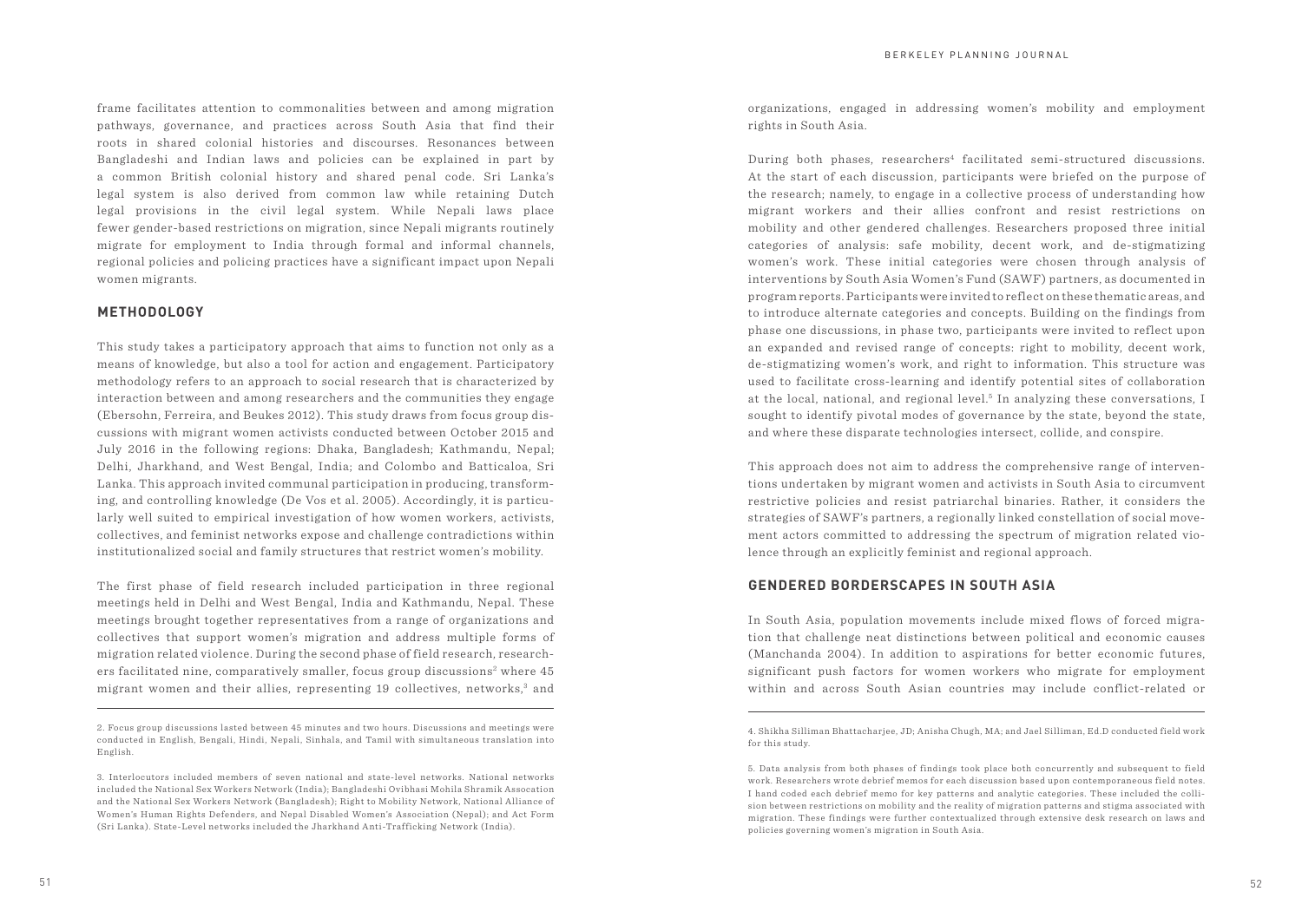development driven displacement, landlessness, agricultural stagnation and decline, natural resource erosion, natural disasters, and individual and household-level economic distress. Due to explosive development of urban economic hubs beginning in the mid-1980s and an imbalance in economic growth, workers migrate in search of livelihood to urban hubs and megacities including Kathmandu, Nepal; Dhaka, Bangladesh; Delhi, Mumbai, and Kolkata, India; and Colombo, Sri Lanka. Reading migration pathways in South Asia as a borderscape, this section traces the national and transnational processes that propel women's migration based upon accounts from migrant women workers and activists. Where possible, these accounts have been situated in relationship to secondary literature.

Conflict-related displacement has fueled migration across the region. For instance, within Nepal's conflict and post-conflict environment, large numbers of women displaced by the Nepalese Civil War (1996–2006) entered the entertainment sector, which included working in restaurants, bars, massage parlors, and as sex workers. Forced migration in Sri Lanka has also been associated with two decades of civil war and its aftermath, prompting Tamils to migrate across the world (Manchanda 2004). While forced migration flows in Sri Lanka have slowed significantly in the last fifteen years, migration for employment from conflict-affected Eastern and Northern areas of Sri Lanka remains significant, particularly for widows and single mothers. In India, ongoing violence in states such as Chhattisgarh and Jharkhand displaces communities and precipitates migration to neighboring states and urban industrial hubs.

Civil wars and more localized separatist conflicts not only fuel migration but also instigate violent confrontation. In these contexts, women face a "gendered continuum of violence," including sexual violence, as a result of the ways in which gender is embedded in relationships of power (Moser 2001; Cockburn 2001; Shepherd 2007). Conflict-related violence, in its gendered forms, may have long lasting consequences for women. For instance, conflict-related violence has resulted in increased populations of disabled women. Meena Poudel from the Nepal Disabled Women's Association explained that lack of infrastructure and transportation severely limit the mobility of women with disabilities. Women with disabilities also face significant barriers to seeking alternate livelihoods, including discrimination in accessing housing in destination areas and a heightened risk of sexual violence in public spaces.

Environmental push factors, including natural disasters and developmentrelated displacement, also fuel migration and have differential impacts on members of marginal communities. For instance, following the series of earthquakes that shook Nepal in 2015, migration—including among women—increased significantly. These migration push factors have different impacts upon women and their communities that are related to particular intersecting vulnerabilities. For instance, tribal communities from remote areas in Nepal were severely impacted by the earthquake, but often outside the ambit of relief efforts. Women with disabilities reported facing heightened difficulties in migrating from affected areas and seeking employment to rebuild their lives.

Caste, social, and community identity have significant bearing on migration patterns, pathways, and the risks migrant women are willing to take. Migrant workers traveling in search of employment include some of the poorest, most marginalized castes and social groups in South Asia. These women confront multiple and intersecting axes of discrimination and violence (Crenshaw 1989). These include, but are not limited to, discrimination on the basis of gender, caste, religious and tribal identity, marital status, sexual identity, class, and disability.

Bijaya Rai Shreshta, Programme Coordinator for Pourakhi and the Nepal Right to Mobility Network, emphasized how wealth influences migration patterns from Nepal:

The richest migrants go to Western countries, the poor go to the Gulf and the poorest of the poor go to India. Migrants to India represent the highest number of migrants from Nepal. They submit the highest remittances even though their work is seasonal. There is no support for them. The government focus is on migrants who go to the Gulf and Malaysia.

Migrant workers from Nepal traverse distinct migration pathways, influenced by socioeconomic opportunity and access. The variegation of migration pathways along socioeconomic lines is reinforced by selective distribution of government support to those considered to be from comparatively elite social and economic echelons.

Migration pathways are also variegated within countries. Respondents from CSS in Jharkhand reported that migration patterns vary significantly by community and socioeconomic status. In Jharkhand, migration is perhaps most significant among the Oraon tribe—a politically influential and comparatively well off community that migrates through kinship networks. Women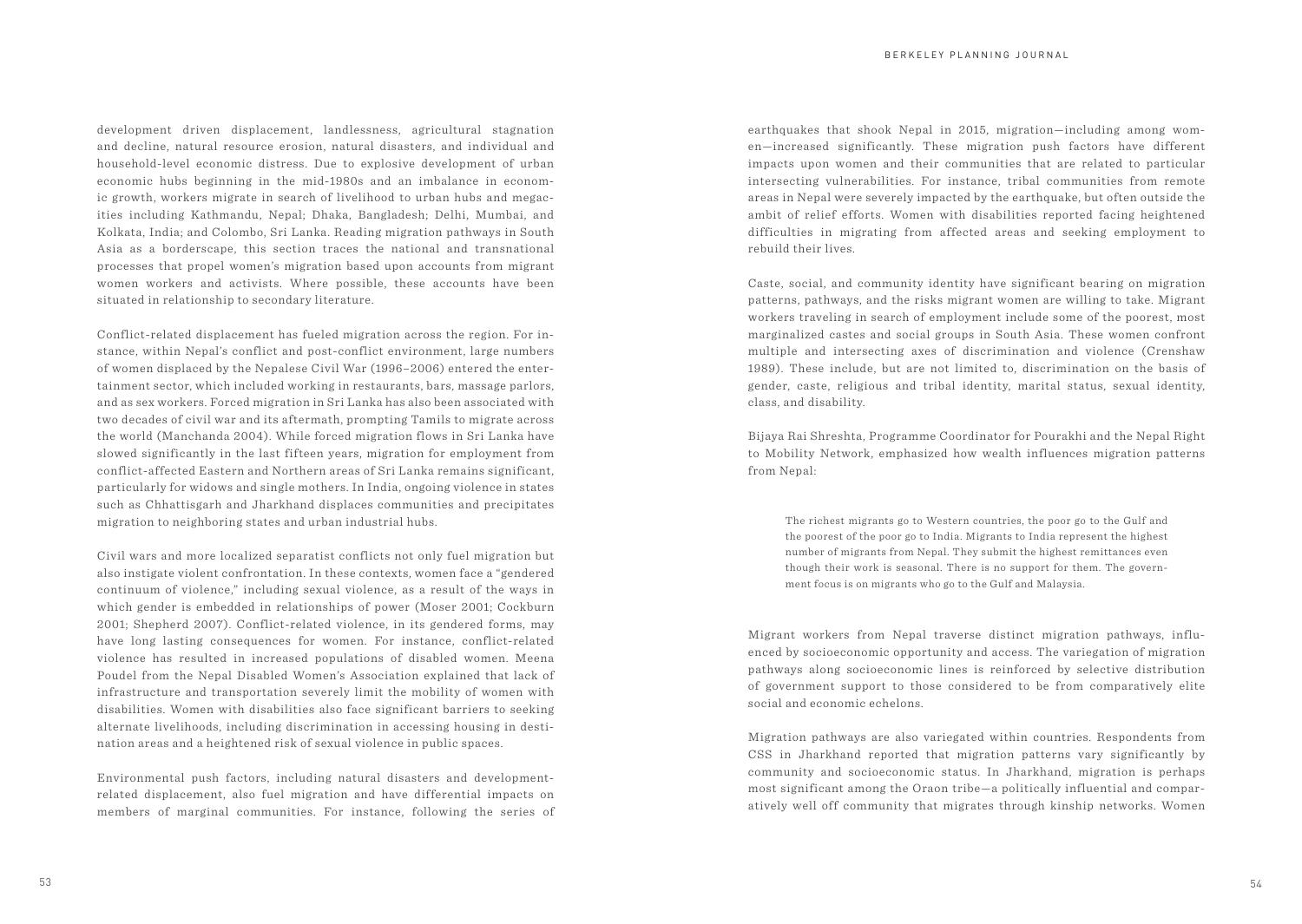from more vulnerable tribal and caste communities in Jharkhand, by contrast, are more likely to migrate for employment as domestic workers through networks of formal and informal recruitment intermediaries (Silliman Bhattacharjee, forthcoming).

Upon arriving at their respective destinations, migrant women from vulnerable communities largely work in low-wage, unorganized, and unprotected settings within the informal or unorganized sector. In these contexts, migrant women workers are often engaged in working relationships without proof of employment—either through company rolls or formal employment contracts. Undervaluation of women's work in the paid economy exacerbates the already precarious nature of women's employment (Chopra, D. 2015).

While perhaps facing similar opportunities and constraints, migrant women make distinct choices based upon their personal understanding of risk, aspirations, and commitment to social norms. Saachi from CSS provided a striking example of how, faced with the same circumstances, migrant women may choose very different paths:

We were notified that 30 young women had departed by train from Ranchi. Those under legal age were equipped with false certificates to show that they were over 18. They were split upon the train so they were less visible so it didn't look like a case of trafficking. Our intervention was successful. We spoke to the girls. Those who did not want to go for work, we helped them to get off the train. Some did want to go. We provided them with the information they needed to be less vulnerable when they arrived at their destination.

The girls on the train traveled a common migration pathway. They were governed by similar legal standards when establishing legal authority and subject to common policing practices informed by anti-trafficking practices. Although they experienced common flows and practices, they responded in distinct ways, which reflected personal decisions and compulsions. Migrant women and girls traversing borderscapes in South Asia are left with difficult choices. Their decisions provide further evidence that the process of governing is never a finished process.

# **LEGAL ARCHITECTURE OF MIGRATION IN SOUTH ASIAN BORDERSCAPES**

This section highlights gendered laws and policies across the region that either explicitly or in their enforcement restrict women's mobility. These include minimum age requirements, family background reports, laws criminalizing sex work, and preventive custody measures.<sup>6</sup>

These laws and policies are rooted in entrenched notions of community that confine women to narrow roles within the domestic sphere, control women's sexuality, and stigmatize women who breach these norms. Enacted in distinct national contexts and through various sites, policies governing women's migration across the region address women's mobility primarily within the framework of conservative sexual morality, victimization, and trafficking (Kapur 2015).

The gendered legal restrictions on women's mobility described in this section contradict both the reality of women's persistent mobility. At the nexus of persistent migration catalysts and restrictive migration policies, women must decide whether to conform to gendered restrictions, circumvent legal standards and enter informal migration processes and employment relationships, or take individual and collective action that challenges discriminatory laws and policies. This range of responses from women migrant workers demonstrates how, despite regional patterns in migration governance, governmentality is informed by social and economic processes particular to space and time. Readings of contradiction and resistance demonstrate, moreover, that these processes of rationalization are always fraught and subject to revision.

#### *Age Limits*

Since the 1990s, Bangladesh and India have set limitations on women's migration by imposing age limits for migration directed at low-skilled workers. In both countries, minimum age standards are based on the assumption that low-skilled women workers are particularly vulnerable to abuse. This paternalistic reasoning is used to justify discriminatory practices that elide fundamental questions of citizenship (Percot and Nair 2011).

<sup>6.</sup> This analysis does not claim to represent the comprehensive framework governing internal and external migration in South Asia, but rather aims to shed light upon the institutional anchoring of paternalistic social norms.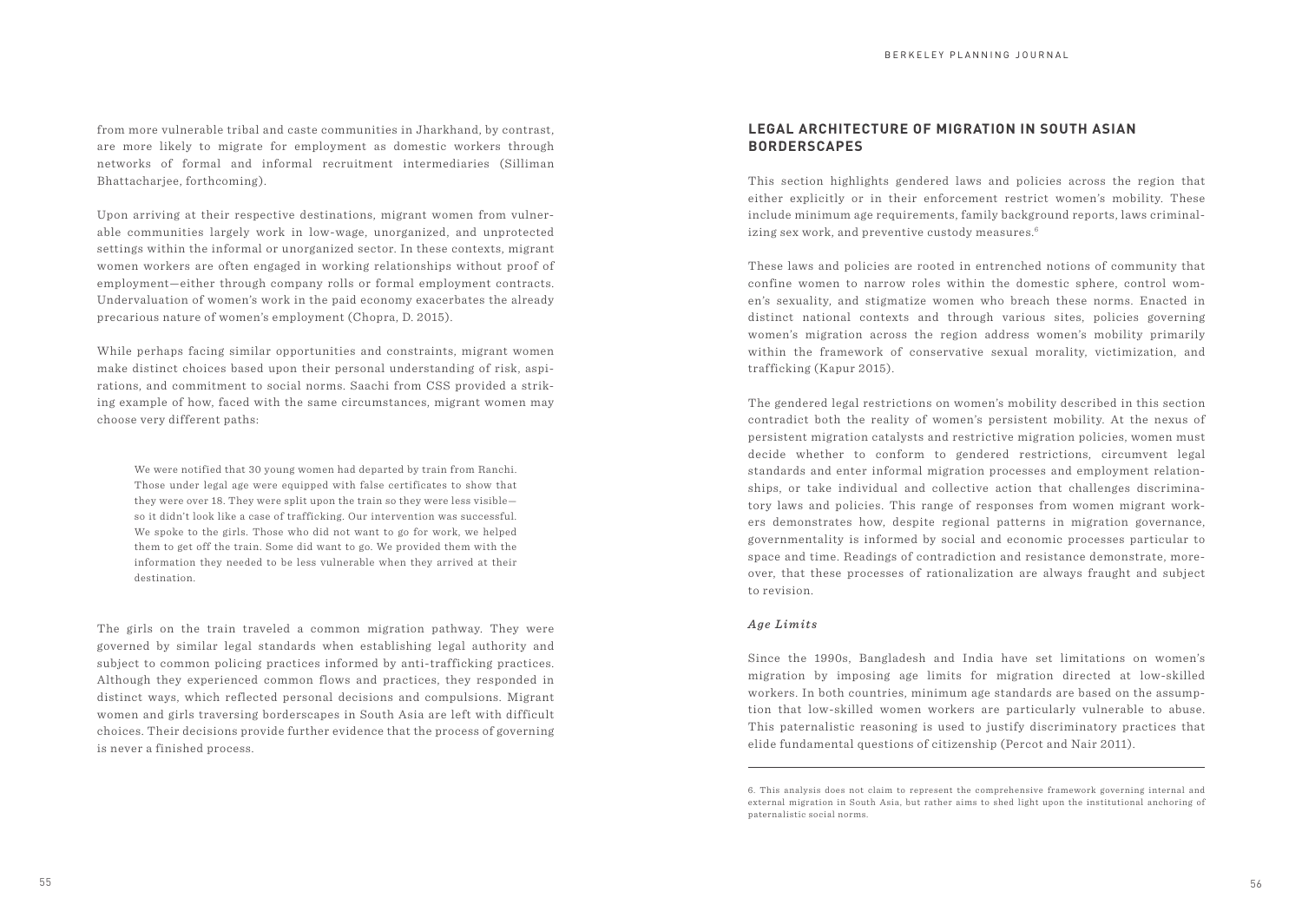The Indian Government (GOI) restricts emigration of low-skilled women younger than 30 for overseas employment by requiring clearance prior to permitting migration to any emigration check required (ECR) country.7 These ECR requirements establish distinct standards for low-skilled emigrants in general and low-skilled women emigrants in particular. Whereas the GOI justifies this policy as a measure to ensure women's security, it is thinly veiled structural discrimination in India's migration policy (Percot and Nair 2011).

Since the 1980s, Bangladesh has also selectively regulated migration for employment among low wage women workers. In 1981, a presidential order barred select categories of women workers from migrating overseas for employment. While professional and skilled women were permitted to migrate as principal workers, semi-skilled and unskilled women were not allowed to migrate overseas without a male guardian. In November 1997, the Bangladeshi Ministries of Foreign Affairs, Finance, and Labour and the Cabinet re-imposed a complete migration ban on women categorized as semi-skilled or unskilled, including nurses, typists, secretarial assistants, garment and other factory workers, and domestic workers. Following advocacy by migrant women's organizations, these restrictions were lifted for all categories of women workers, except domestic workers. In 2003, the Ministry of Expatriates Welfare and Overseas Employment amended the 1997 policy to allow unskilled and semi-skilled women workers to migrate for employment, but only after reaching 35 years of age (MFA 2011).

Advocacy to address age-based restrictions on migration in Bangladesh is ongoing. Sumaiya from the Bangladeshi Ovibhasi Mohila Shramik Assocation (BOMSA), an organization founded and operated by returned women migrant workers in Dhaka, Bangladesh, explained:

For the last three years we have been learning from partners and working with the government to make sure age discrimination is not used to stop women from migrating. In 2014, a year and a half ago, the Government Order prevented women who were under 35 from migrating. We have advocated to reduce the age restriction to 25. We are still working to have the age limit reduced to 18—the norm for when a person is considered an adult.

By Sumaiya's account, BOMSA advocacy has been progressive, seeking to incrementally lower the threshold of restriction for migrant women workers. While reducing the age restriction to 25 relieves the category of women between the age of 25 and 35 from these restrictions, it leaves the gendered legal architecture of migration governance intact.

#### *Family Background Reports*

.

In 2013, Sri Lanka's Ministries of Foreign Employment Promotion and Welfare (MFEPW) introduced the Family Background Report requirement. This provision selectively regulates migration by requiring women to submit a gender-specific Family Background Report (FBR). FBRs are submitted to a Development Officer tasked with recommending prospective migrants for migration clearance. Those with children under five years old are subject to rejection on this basis. This procedure re-inscribes a social script that confines women to narrowly defined caregiving roles. Violet Pereira from Act Form in Sri Lanka explained:

Migration restrictions for women with children under five years old do not allow women to make choices about what is right for their families. Mothers with children under five years old have explained to us that despite restrictions, they have decided to migrate because their earnings will allow them to secure a better education for their children. The assumption that a mother must be there to look after a child does not consider the responsibility of the father for taking care of their children.

As explained by Pereira, gendered assumptions about care giving posit that a mother should hold primary caregiving responsibilities. This primary caregiving responsibility, however, is decoupled from the authority to make decisions about family needs.

Further reasserting patriarchal social norms by undermining the decisionmaking authority of migrant women, women are required to have the FBR signed by their husbands or another male family member. These legal requirements, migrant women report, may run entirely counter to actual decision-making structures within the family. Pereira explained:

<sup>7.</sup> Ministry of Overseas Indian Affairs, Documents Required for Unskilled /Women Workers (Individuals), http://moia.gov.in /servies.aspx ?IBID1=102&Ibid=m6&Ibidp=100&mainIbid=73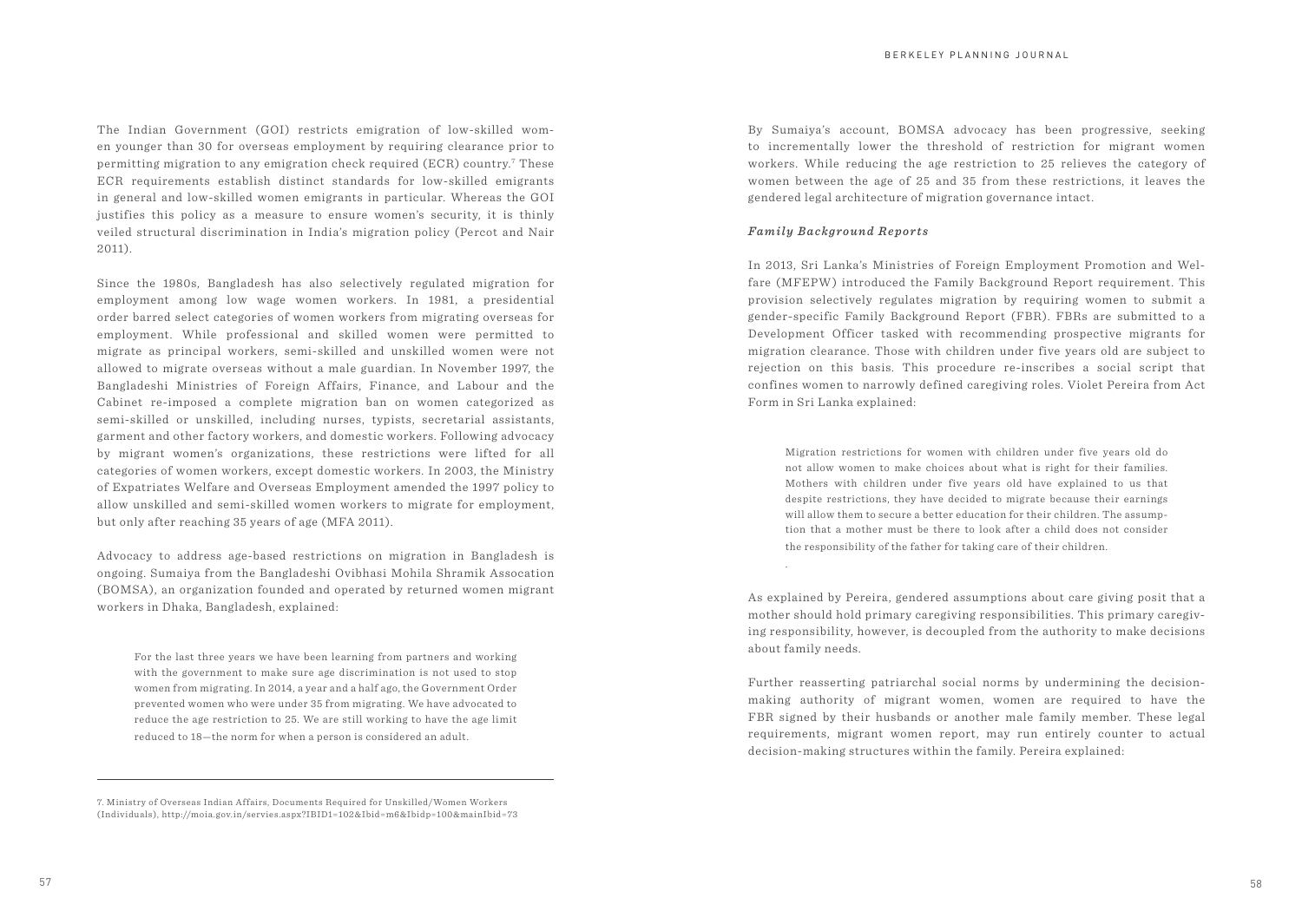Women may have to go through great efforts to meet these requirements, especially in women led households. I'll give you an example: in order to migrate legally, a forty-year-old woman had to obtain the signature of her 18-year-old brother. She had been largely responsible for raising him and supporting him financially for the last ten years. These experiences can be deeply humiliating and undermining for women.

This requirement functions to consolidate patriarchal control over the household by ensuring that a woman's mobility remains subject to the control of male family members.

## *Medical Clearance*

Study respondents reported that state migration clearance practices have emerged as an avenue for regulating bodily integrity, violating reproductive rights, undermining reproductive health, and selectively circumscribing the rights of women with disabilities. Medical clearance practices reported in both Sri Lanka and Nepal exert control over migrant women in distinct but related ways: they expose migrant women to invasive medical practices as a condition of migration; and they establish and impose physical requirements for migration.

Pereira explained that migrant women in Sri Lanka have been administered Depo-Provera shots as a medical clearance requirement without informed consent. Perhaps most alarming is the fact that once it is injected Depo-Provera cannot be removed or reversed, no matter how extreme the adverse side effect.<sup>8</sup> The impact of these health consequences, furthermore, is exacerbated for migrant women who travel overseas without adequate health and family support systems, and at times, without even knowing they have received the injection.

The Nepal Disabled Women's Association reported that required medical clearance for emigration from Nepal functions to circumscribe the rights of disabled women. Meena Poudel, from the Nepal Disabled Women's Association, explained:

In Nepal, women with disabilities are denied the right to migrate internationally for employment because they are not given the required medical clearance. This is a violation of their right to work and mobility and undermines bodily integrity.

In Poudel's account, women with disabilities who seek to migrate are prevented from doing so on the basis of a medical determination that they are unfit. The experiences with medical clearance requirements presented by Pereira and Poudel are linked in their assault on migrant women's ability to make decisions about their bodies, whether decisions about medical treatment or their physical capacity to migrate.

#### *Preventive Custody*

In Bangladesh, India, and Nepal, women who are perceived to be victims of violence or trafficking are routinely held in preventive state custody. For instance, in India, the federal Immoral Traffic (Prevention) Act (ITPA) of 1956 equates prostitution with commercial sexual exploitation. Women "rescued" from the sex trade are placed in institutions and prevented from leaving until they are released by court order. This provision has long been challenged on the grounds that it violates fundamental constitutional rights to life and liberty (Ramachandran 2015).

In many instances, study respondents report that police, state authorities, and anti-trafficking initiatives, rather than the women involved, hold primary authority in determining whether a woman should be taken into custody. As a result, women who migrate for employment may be subject to protective custody on the basis that police, state authorities, and anti-trafficking actors believe them to be unsafe. Detaining perceived victims of violence restricts their mobility on the grounds that holding them in custody will keep them safe. Study respondents reported, however, that women may in fact be least safe in state custody.

These reports by study respondents find corroboration in national crime statistics and civil society reports. At the extreme end of the spectrum of violence people face in state custody, according to India's National Crime Records Bureau, 591 people died in police custody in India between 2010 and 2015 alone. According to Human Rights Watch, while police blame most of the deaths on suicide, illness, or natural causes, in many cases, family members allege that the deaths were the result of torture (Bajoria 2016).

<sup>8.</sup> Depo-Provera, a hormonal contraceptive, is banned in many countries due to significant adverse side effects, including menstrual disorders, skin disorders, tiredness, headaches, nausea, depression, hair loss, loss of libido, weight gain, and delayed return to fertility. Depo-Provera has also been associated with long term health consequences, including breast cancer, osteoporosis, abdominal pain, infertility, and birth defects.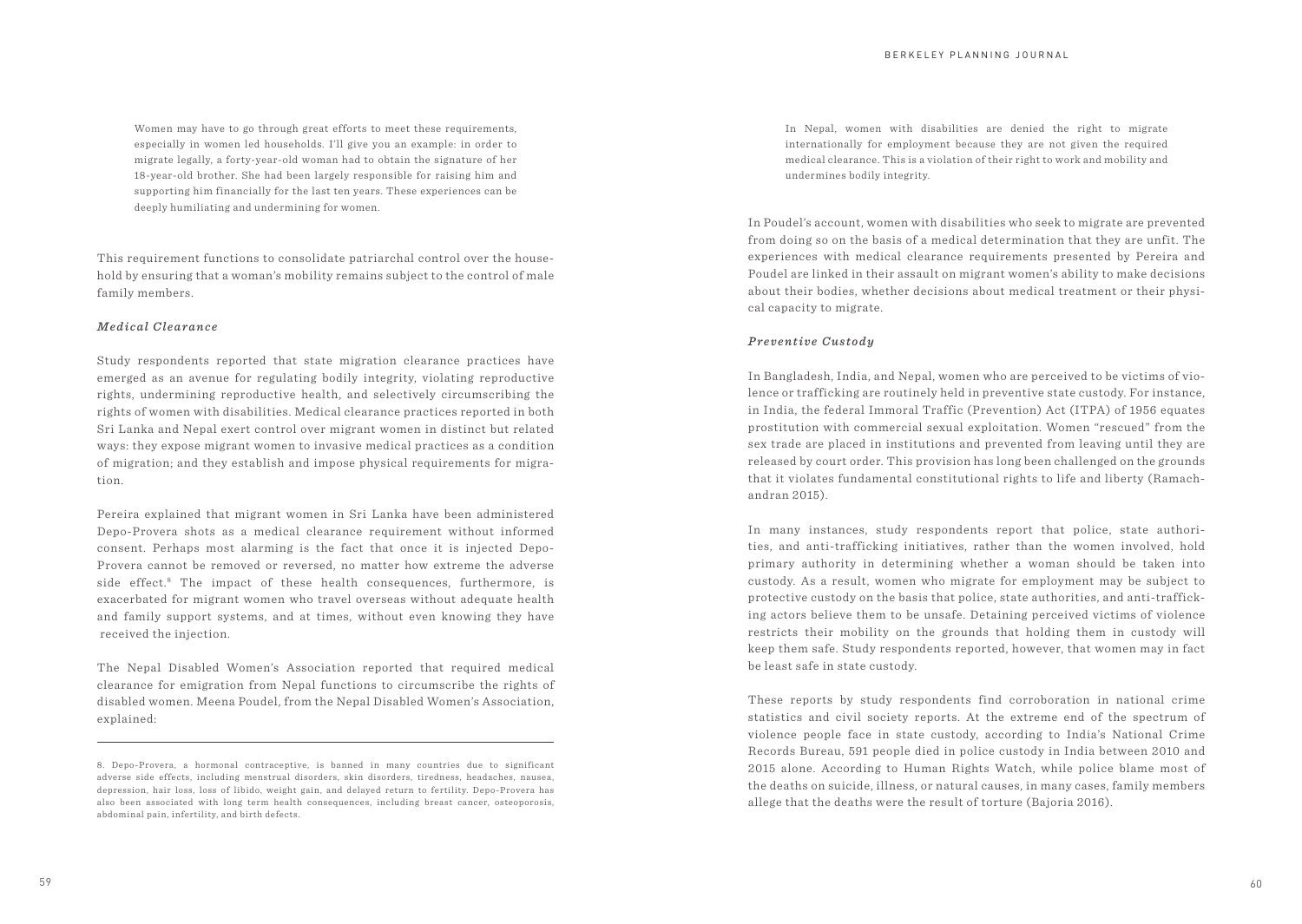In 2003, in *Bangladesh Society for the Enforcement of Human Rights v. Government of Bangladesh*, the Supreme Court of Bangladesh responded to legal mobilization by women sex workers and recognized the violence that attends police raids. The Court upheld the rights of women who were assaulted and forcibly sent to government homes during a brothel raid, reasoning that while the state was obliged to take measures to end prostitution, such measures could not violate the right to life and liberty of women engaged in prostitution (Ramaseshan 2012).

#### *Criminalization of Sex Work*

Numerous international bodies have clearly articulated the need to decriminalize sex work to eliminate discrimination against vulnerable populations.9 Despite these human rights frameworks, the dominant legislative approach in Bangladesh, India and Sri Lanka persists in criminalizing sex work, and thereby functionally criminalizing some instances of consensual adult sex.

In Bangladesh, sex work is criminalized under the Suppression of Immoral Traffic Act of 1933, a gender-specific act that explicitly addresses prostitution. While the act does not punish women, solicitation is considered an offense and landlords are prohibited from renting accommodations to women who engage in prostitution. Legally severing the maternal-child bond between women engaged in sex work and their children, the Immoral Traffic Act does not permit a woman involved in sex work and living in a brothel to keep her child with her after four years of age. The Bangladesh Children Act of 1974 enacted more than forty years after the Immoral Traffic Act—is similarly gendered. The Act prohibits girls under sixteen years old from engaging in prostitution, but does not address instances in which boys may be forced into prostitution. In Sri Lanka, the Brothel Ordinance of 1889 and Vagrancy Ordinance of 1889 are used to criminalize prostitution and vagrancy. Although sex work is not an offense, solicitation constitutes an offense under the Vagrancy Ordinance. India's Immoral Traffic Prevention Act, 1956 criminalizes sex work in a range of ways. These include criminalizing the following actions: keeping a brothel; and living off the earnings of prostitution, a provision which also applies to a child who reaches legal adulthood and lives with a parent sex worker; procuring, inducing, or taking a person for prostitution; and soliciting. Many of these provisions are used to punish women engaged in sex work, whether voluntarily or involuntarily.

Kiran, a member of the National Network of Sex Workers in India, explained how laws criminalizing sex work exacerbate the vulnerability of sex workers:

Trafficking, police raids, discriminatory health systems, petty criminals, and law enforcement all create unsafe, exploitative environments for sex work. The law stands against us and not for us. Most of the sections [of the law] used against sex workers are related to anti-trafficking and not to sex work.

In Kiran's account, not only are trafficking and petty criminals features of an unsafe work environment, but police raids, discrimination in health services, and law enforcement also contribute to unsafe and exploitative environments for sex work.

Kiran describes the law as standing against her and her colleagues. The law that Kiran evokes includes provisions prohibiting sex work as well as anti-trafficking laws that do not address sex work directly. These legal regimes collectively criminalize sex work and, in turn, increase clandestine engagement in sex work. Sex workers who are entirely off the public radar are more vulnerable to abuse from clients and report having to bribe law enforcement or offer sexual favors to operate. Furthermore, respondents report that police raids are frequently violent and that sex workers are particularly vulnerable to custodial violence.

#### *Trafficking Regulation Practices*

Across South Asia, regulation of trafficking disproportionately emphasizes trafficking for sexual exploitation, while obscuring and deregulating trafficking for labor exploitation, including forced and bonded labor.10 As explained by Mona Mishra, the assumption that women and girls are primarily

<sup>9.</sup> Since 2008, the following international human rights mechanisms have articulated a need to decriminalize sex work: United Nations Human Rights Council, World Health Organization, United Nations Programme on HIV/AIDS, and United Nations Population Fund.

<sup>10.</sup> There is considerable debate among feminists regarding how to stop trafficking. Within feminist debates, these issues surface persistently around issues related to sexuality, sex work, and trafficking. Some aim to regulate dangers to women in trafficking—even if overriding a woman's ability to choose sex work or other stigmatized employment. Their interventions are circumscribed by a three-pronged strategy: rescue, removal, and reintegration. Others within the feminist movement acknowledge that protection and rehabilitation should be available but cannot be enforced without the consent of the woman in question. They argue that protectionist and judgmental policy responses, which are guided by a disproportionate focus on trafficking for sexual exploitation, manifest as interventions that undermine women's agency, mobility, and right to work—including the right to choose sex work (Petchesky 1984). This study is informed by the latter perspective on trafficking regulation.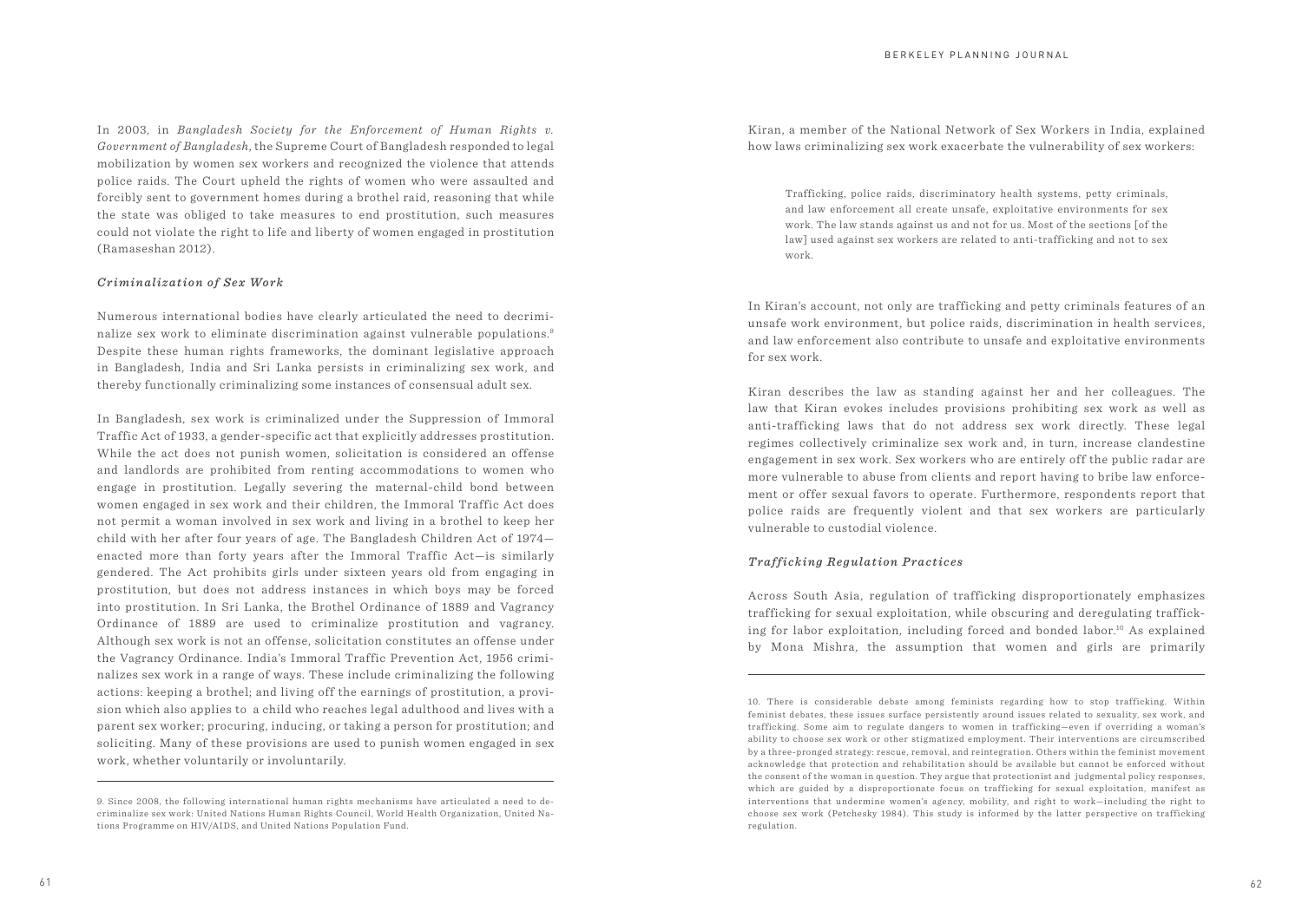trafficked for sex work ignores two significant realities: first, that women and girls are also trafficked into several other high absorption labor sectors, including domestic and construction work and small scale industry; and second, that not all women in sex work are trafficked or are in the trade against their wishes (Mishra 2016).

Deeply entrenched cultural and ideological discourses controlling women's mobility are reinforced by regional standards and Bangladeshi and Indian national laws that selectively criminalize trafficking for sexual exploitation—including penalizing women who engage in voluntary sex work. For instance, the South Asian Association for Regional Cooperation (SAARC) circumscribes the definition of trafficking to include only the narrow framework of trafficking for prostitution and does not address other manifestations of trafficking.

By contrast, Nepal and Sri Lanka take a more comprehensive approach to address trafficking that also criminalizes other forms of trafficking beyond sex trafficking. The Nepal Trafficking in Persons and Transportation (Control) Act of 2007 is a gender-neutral act that criminalizes all forms of trafficking. The Act also includes measures to protect informers and whistleblowers and exempt trafficking victims who submit written statements from cross-examination. Victims are entitled to appoint their own lawyers in addition to a public prosecutor and to receive translation support during proceedings. As in Nepal, under 2006 amendments to the Sri Lankan penal code, trafficking encompasses a spectrum of coercive labor, such as conscription of a child soldier, removal of organs, or any other criminal act in addition to trafficking for sexual exploitation.

Restrictions on women's mobility are reinforced by a transnational anti-trafficking discourse that is institutionally anchored by large donors and foreign policy actors. Recent discussions about shifts in the anti-trafficking field have tracked the emergence of "philanthrocapitalists," a new generation of philanthropists that aim to apply business acumen to addressing global social problems. Deep resources and elite networks position these actors to engage directly in anti-trafficking policy making, reconfiguring the roles and policies of other international actors in the field. However, in their rebranding of forced labor and trafficking as "modern-day slavery," they deploy a unidimensional victim-survivor narrative that locates structural violence in individual deviance (Chuang 2015). As warned by Chuang, this approach risks marginalizing or even displacing less influential voices of resistance that are often led by women migrant workers, sex workers, and their allies.

The policies discussed in this section, while ostensibly established with the intention of protecting women from abuse, in fact discriminate against women on the basis of gender and class by constructing significant hurdles to migration and employment. Anuradha Rajaretnam, Legal Coordinator at Surya Women's Center in Batticaloa, Sri Lanka, explains:

Those who migrate for work are the poorest in Sri Lankan society. They have no access to any kind of resources, but yet are required to secure documentation from six government officials. Some give up in frustration and get forged documents instead. Without genuine documentation, they effectively migrate illegally. They cannot produce any legitimate documentation and therefore cannot seek relief for exploitation through the courts.

As described by Anuradha, women may choose to move under the radar of formal migration processes. Women who migrate for employment through informal migration channels are particularly vulnerable to human trafficking for the purpose of debt bondage, forced labor, sexual exploitation, and forced marriage (Ramameshan, 2012).

Women also, however, take action to inform government programs and their implementation. For instance, in Sri Lanka, Act Form uses a two-pronged approach to address government restrictions and inadequate government support. First, they maintain a complaint desk that works to facilitate communication between migrant workers and relevant government agencies, including the Immigration Bureau Welfare Offices and Ministries of Economic Affairs, Foreign Affairs, and Higher Education. Second, they participate in a Migration Bureau committee including 15 Sri Lankan government ministries, trade unions, and non-governmental organizations that determine policies on migration. These approaches are mutually reinforcing. The insights gleaned from direct engagement with migrant communities, in turn, inform policy-level advocacy. In direct negotiation with the migration governance administration apparatus, migration women workers and their allies seek to inform policy discourses, rulemaking, and program administration.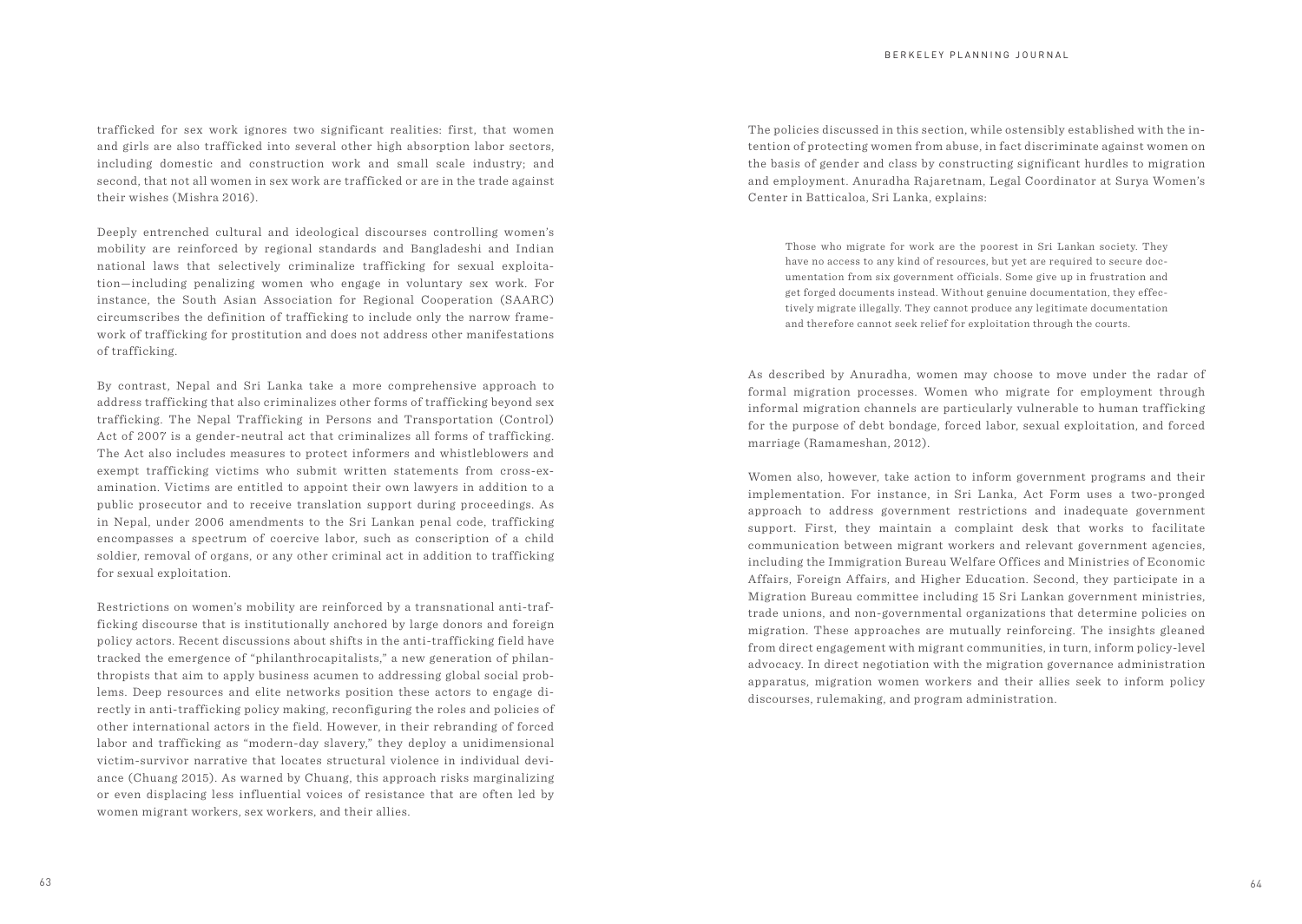# **EXPERIENCING AND UNMAKING GENDERED TECHNOLOGIES OF POWER**

Within South Asia, control over women is informed by not only the legal architecture described in the previous section, but also political, cultural, and ideological discourses and practices (Mohanty 2003). Dispersed across a variety of authorities, colliding and colluding, governmentality manifests as both a technology of domination and a technology of the self through which subjectivity is actualized, experienced, and performed (Foucault 1988, 1993). This final section discusses two pivotal modes of governmentality and their unmaking: stigmatization and violence. These modes of governmentality are significant because of their frequency and uniquely gendered implications. Anchored by the legal architecture of the state, they also exist beyond the bounds of the state. They are neither independent nor discrete. Instead, they intersect, collide, and conspire with the legal architecture governing women's mobility.

These pivotal sites of negotiation, I argue, are some of the locations where gendered technologies of power are experienced and unmade. The strategies deployed by migrant women workers and their allies to address processes of stigmatization and violence seek to inform public discourse and engage directly with migration administration. Migrant women and their allies not only experience technologies of power, but also challenge and reorient these processes at the level of the family, community, and the apparatus of the state.

#### *Stigma*

Stigmatization refers to sociocultural processes that operate to reproduce power relationships and exclude stigmatized individuals from the social world (Farrugia 2009; Parker and Aggleton 2003). Stigmatization of women's work refers to social and other processes that systematically devalue particular types of women's work, including domestic, brick kiln, construction, entertainment, and sex work. Stigma rooted in family and community patriarchal norms exerts social control women who migrate for employment. This system of social control creates a parallel policing structure to the architecture of the state; family, community, and state forces collude to victimize women engaged in particular types of work or render stigmatized occupations invisible. In this way, stigma can function to erase the lived experiences of migrant women workers from public and legal discourses while capitalizing on their labor and economic contributions. This erasure has significant impacts upon women's

mobility, their migration pathways, and the forms of violence they encounter. Stigma can be associated with mobility, employment, group identity, as well as other categories. For instance, women employed in the domestic work sector routinely hide their migration experiences at home and in their communities. Anuradha, Legal Advocacy Coordinator for Surya Women's Center in Batticaloa, Sri Lanka, explained:

Women who migrate from this area migrate for domestic work but they do not want to admit that they are domestic workers. They face stigma from their families, and their contributions are discounted at home. Because their work is not recognized or protected, they face harsh working conditions, including non-standard rates, extended working hours, and vulnerability to harassment in employers' homes where they are isolated.

Stigma associated with sex work can be so profound that Hena from the Bangladesh Sex Worker's Network reported that the Network was denied the legal right to register as a formal network.

Stigma against sex workers is so great that we are not even allowed to register ourselves under the name of a Sex Workers Network. We were requested to change our name. We managed to register under this name when we threatened to go to the Human Rights Commission.

For women and girls with disabilities, stigma may combine with superstition in creating barriers to mobility, housing, and employment. Meena Paudel from the Nepal Disabled Women's Association explained:

Many people view women with disabilities as a bad omen based upon societal prejudice, stigmatization, and superstition. Sometimes women with disabilities are not even allowed to move around. Their families keep them within four walls. Sometimes they are even chained. Migrants with disabilities cannot get rented homes when they come to urban areas because landlords assume that they are unclean and carry diseases. Families are sometimes denied housing if they have a disabled child. When disabled women travel to cities and cannot find housing, this opens up chances for abuse and trafficking.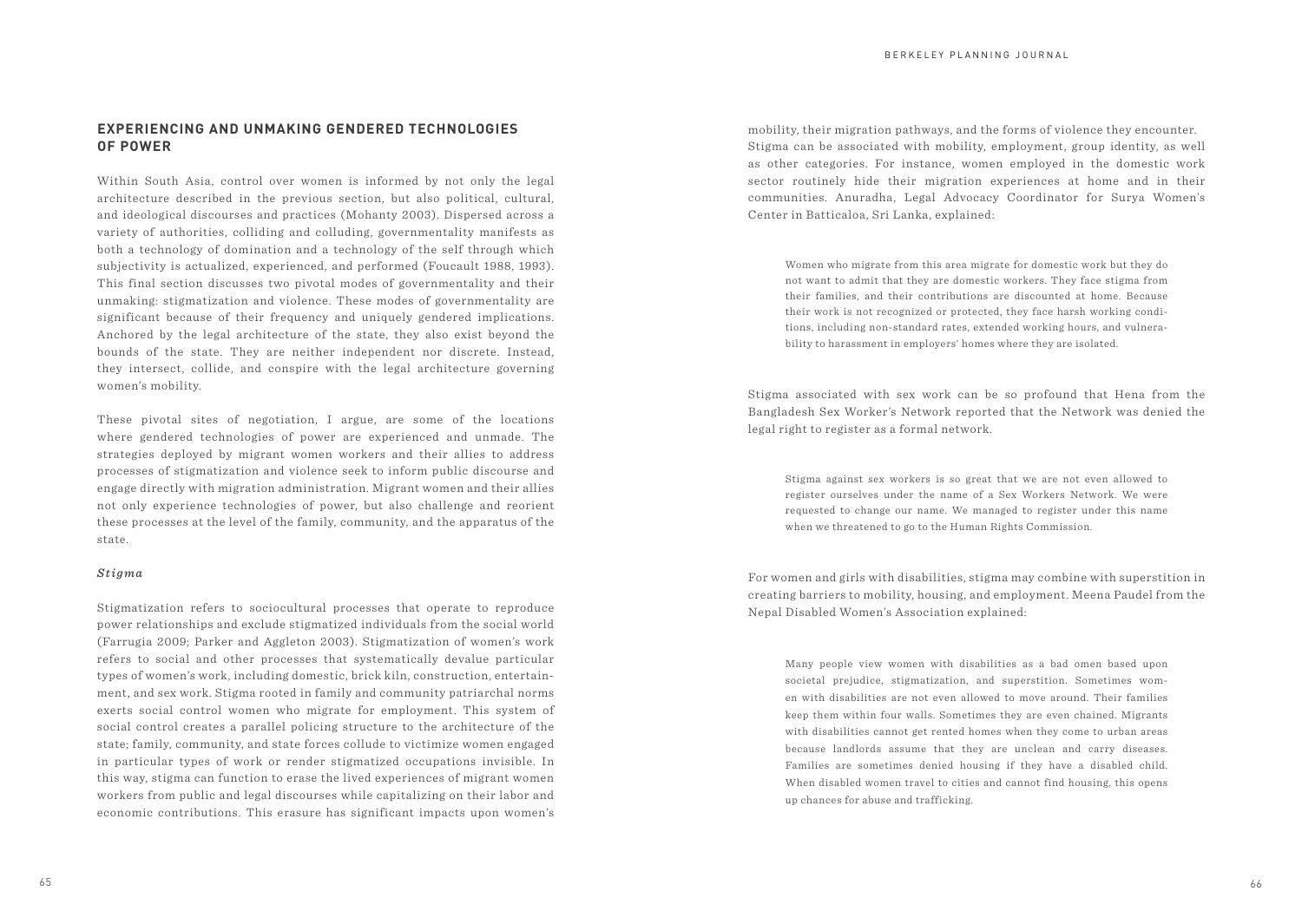In these accounts, stigma is not only gendered but also deployed in relationship to a range of other categories, including employment profiles, disability, and social group. Women at the intersection of these categories may face compounded stigma, rendering them particularly vulnerable to discrimination and abuse.

The impact of social stigma upon women's ability to protect their rights can be profound. Many migrant women workers are employed without the protection of labor regulations that protect formal sector workers, relegating their workplaces and the working conditions they face outside the boundaries of legal and collective intervention. Respondents reported that the stigma associated with migration causes many returnee migrants to hide their experience of migration and forego efforts to pursue accountability in cases of workplace- and transit-related abuse. The double weight of stigma and informality may discourage and prohibit women from seeking legal redress for workplace violations and violence at all stages of the migration process.

Respondents explained how they learned to recognize and address the impact of stigma on migrant women workers. Anchita Ghatak from Parichiti, based in Kolkata, West Bengal, India, highlighted how stigma associated with domestic work undermines sexual harassment reporting:

Domestic workers don't like talking about sexual harassment although they admit it exists. They are stigmatized for traveling to work because a classic form of patriarchal control relates to controlling women's mobility. Thus, women employed in domestic work feel that if they talk about sexual harassment, their work will be further stigmatized.

To address sexual harassment given this culture of silence, Parichiti fosters safe spaces for domestic workers to discuss these and other experiences of violence. Anchita described: " Women do role plays at our picnic. This is a safe place to discuss the sexual harassment they face. They open up and speak about these issues when they have the space to do so."

Networks of stigmatized women workers have been instrumental in intervening in cases of discrimination. Hena recounted:

Sex workers are not accepted in public hospitals. There was a case where the baby of a sex worker was put out on the veranda in the cold and was shivering. Her mother was thrown out of the hospital. In cases like this one, the network was called and we demanded an apology for this treatment. We were able to get the mother and child into another government hospital. We work with hospitals regularly to make sure that sex workers using these facilities are treated well.

In addition to intervening in cases of abuse, respondents described working with stigmatized women to sensitize their communities and destigmatize women's work. Saachi, from Chotanagpur Sanskritik Sangh in Jharkhand, India, described addressing community stigma as a core program priority:

We don't want returnees to be isolated so we work with the community to accept them. This is a core strategy of ours. To sensitize the community about the contributions of migrant workers and to take away negative attitudes especially towards women returnees.

The Dhaka-based Partners in Population and Development (PPD) worked with stigmatized sex workers in Bangladesh to host a public hearing, raising the profile of rights violations faced by stigmatized sex workers. Jo Thomas from PPD described how this event catalyzed sex worker issues into public discourse:

The public hearing brought sex workers to testify at a huge event designed to look like the UN General Assembly, with the National Human Rights Commission chair validating their perspectives. They spoke in front of agencies, NGO representatives, journalists, and filmmakers in the Dhaka University campus convocation hall. Their issues were brought into mainstream conversation. As a result of the work culminating in this intervention, a sex worker now sits on a 28-member policy committee and addresses the needs of sex workers directly in a policy forum.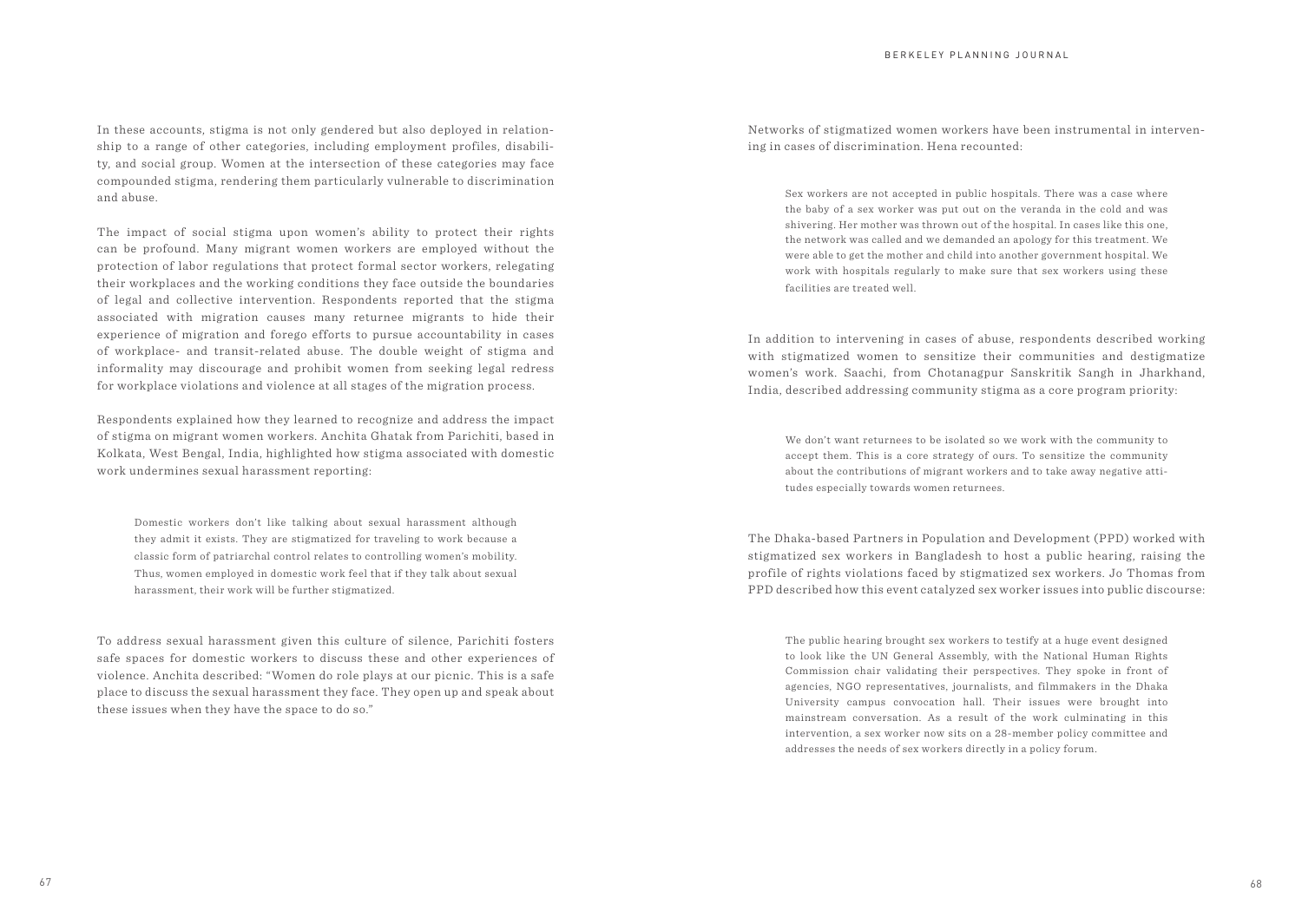While interwoven with patriarchy and the state, stigma associated with migration is unraveled and reworked by migrant women organizers and their allies. Their strategies address processes of stigmatization at the levels of subjective experience, family and community, and the legal and welfare apparatus of the state. In these ways, migrant women and their allies not only experience technologies of power, but also engage in the process of challenging and reorienting these processes at each of these levels.

## *Violence*

Within borderscapes in South Asia, migrant women experience violence as both a real threat and a broad justification for limiting their mobility. In order to protect women from violence, while ensuring their rights to mobility and work, respondents described the importance of attending to particular risks associated with specific locations, professions, and migration patterns. For instance, in order to distinguish between trafficking, voluntary engagement in sex work, and the range of scenarios that lie in between, women activists in South Asia reference a continuum. This continuum, developed by women activists in Thailand, includes six gradations between totally forced labor and totally voluntary labor.<sup>11</sup>

## *Transit Violence*

For women who migrate for employment, transit is ongoing. It includes initial migration, travel between transient employment sites, daily commutes, and return to native villages. Transit-related violence impacts not only the ability to seek and maintain employment, but also access to medical facilities, courts, and other public resources. For migrant women, mobility is intimately tied to autonomy, security, and access to a range of valuable services and resources.

Transit related violence has distinct manifestations and impacts upon diversely situated women. Patterns of violence may be spatial, demographic, environmental, or linguistic. For instance, Meena Paudel from the Nepal Disabled Women's Association explained how transit-related violence informs the right to mobility for women with disabilities in Nepal:

Disabled women who take public transportation face sexual harassment, especially during office time commutes. Blind women are touched in sensitive parts of their bodies. Disabled women are forcibly taken off their routes and abused. For us, the right to mobility includes the ability to move safely and efficiently from one place to another, including walking without tripping, being able to cross streets, and use public transportation.

Parichiti, based in Kolkata, West Bengal, India, gained a deeper understanding of violence faced by domestic workers during their daily commutes by conducting safety audits in train stations. Anchita Ghatak from Parichiti described this approach:

We did a safety audit where we covered four local stations, released a report and conducted meetings with railway authorities about key concerns. Key concerns related to need for better infrastructure, such as having accessible toilets. We also did a signature campaign demanding a shed at the station where women can sit when they wait.

In order to keep in touch with the needs of women domestic workers, Parichiti conducts ongoing outreach at commuter train transit junctures. Anchita explained:

We work at commuter train stations in metro Kolkata—places where women transit through as they move to and from suburbs to Kolkata for domestic work. We go at times when women are waiting for trains. They know they can find us there. They may come with complaints, information, or seeking information. Our work is to listen and keep in touch with their lives and the challenges they face.

The types of transit violence described by women with disabilities and domestic workers are distinct from those described by indigenous women living in remote areas, domestic workers confined to the homes of their

<sup>11.</sup> These gradations on the spectrum of totally forced to totally voluntary labor include victims who are forced and /or kidnapped and trafficked; victims who are given false information and are trafficked into businesses that are different than promised; victims who are aware of the type of work and working conditions, but are not aware and /or are not able to foresee the difficult situations they may encounter; workers (who may have been trafficked victims before) who are aware of the type of work and work conditions, but are not given alternative work sites and cannot choose where they work; workers (who may have been trafficked victims before) who are aware of the type of work and work conditions, have the freedom to stay or go with regard to the work concerned, and are able to select their work site.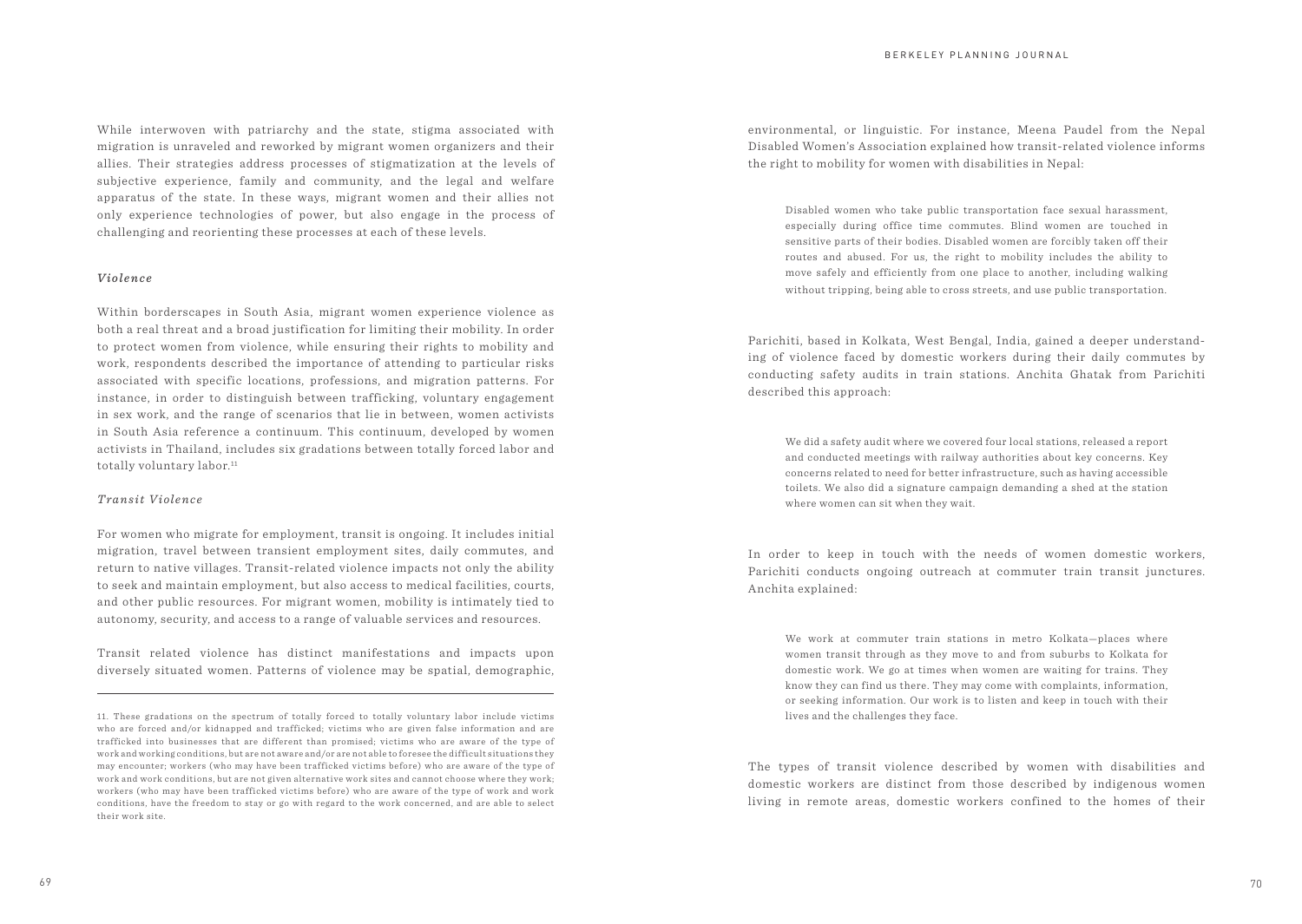employers, and minority women restricted to areas ghettoized on the basis of religious identity. While the range of restrictions mentioned by respondents are meaningfully distinct, they are also deeply similar in that in each of these scenarios violence is gendered and intersects with relationships of power that limit women's social interactions and autonomy on the basis of their subjective construction within parameters of ethnic, religious, and class difference.

## *Workplace Violence*

Women who find employment in the informal sector are more vulnerable to abuse, including precarious working conditions, low pay, and exposure to violence and forced labor (United Nations Human Rights Council 2014). These women have comparatively fewer options for employment and may therefore be willing to take more significant risks to meet their personal and family needs. They may also have fewer networks and less information to guide them in their recruitment and placement processes.

Workplace safety surfaced as a key site of intervention among respondents. Strategies for addressing workplace violence include initiatives to activate legal protections. For instance, according to Elizabeth Khumallambam from Nari Shakti Manch (NSM), a women's empowerment platform for garment and domestic workers in the Gurgaon production hub in Haryana, India, while most factories have established sexual harassment committees on paper, these committees have not materialized in practice. NSM addresses these implementation gaps by supporting informal sector migrant women garment workers, through their collectives, to activate workplace protections under India's Sexual Harassment of Women at Workplace (Prevention, Prohibition, and Redressal) Act of 2013. Strategies include the following: first, informing women through their collectives about their rights and entitlements; second, explaining the role of police and judicial processes in promoting workplace and public safety; and third, supporting women's collectives in building strategic partnerships with employers, police, judiciary, and labor officials to enhance safety at work, home, and in the community.

Where women engage in unprotected work, outside the bounds of legal protection, respondents reported using collective action strategies to ad dress workplace violence. For instance, representatives from Veshya Anyay Mukti Parishad ( VAMP), a member of the National Network of Sex Workers in India, discussed initiatives by sex worker collectives to promote safe working environments for sex workers through Conflict Resolution Samitis (forums). As explained by Raju, organized collectives of sex workers, Conflict Resolution Samitis, are able to effectively bargain with brothel owners. He gave the following example:

Kopila was sold to a trafficker by her husband in Nepal. She ended up in a brothel owned by a Nepali brothel owner [in India]. One of the sex workers in the brothel realized that she had been trafficked. She was brought to a Conflict Resolution Samiti and we asked her what she wanted. She said that she wanted to return to her natal family home in Nepal. The Conflict Reso lution Samiti intervened on her behalf with the brothel owner. The brothel owners do not want any trouble with the Samiti. They sent her home.

In this case, the Conflict Resolution Samiti intervened on behalf of Kopila to stage an intervention with the brothel owner in an identified case of traf ficking. The resolution in this case was determined by Kopila and guided the Samiti advocacy.

Migrant women workers and their collectives and organizations engage a wide variety of formal and informal institutions and authorities, including rail way station authorities, police, the judiciary, labor officials, and employers. The range of authorities they engage reveals a complex experiential mapping of governmentality. The processes they use to engage these distinct admin istrations and governing rationalities reflect nuanced understandings of positionality and possibility for action.

# **CONCLUSION**

How do migrant women workers confront and resist restrictions on their mobility? This study provides an answer rooted in the lived experiences of migrant women workers that details both the restrictive forces they confront and the resistance strategies they deploy. Paternalistic social norms are anchored in legal and policy frameworks that confine women to narrow roles within the domestic sphere, control women's sexuality, and stigmatize women who breach these norms. Stigma and the positioning of migrant women as in need of protection from violence conspire with the apparatus of the state to further undermine women's mobility and autonomy. Inscribed at the intersection of patriarchy and the state, restrictions on mobility are hegemonic, but they are not absolute. Instead, they are unraveled and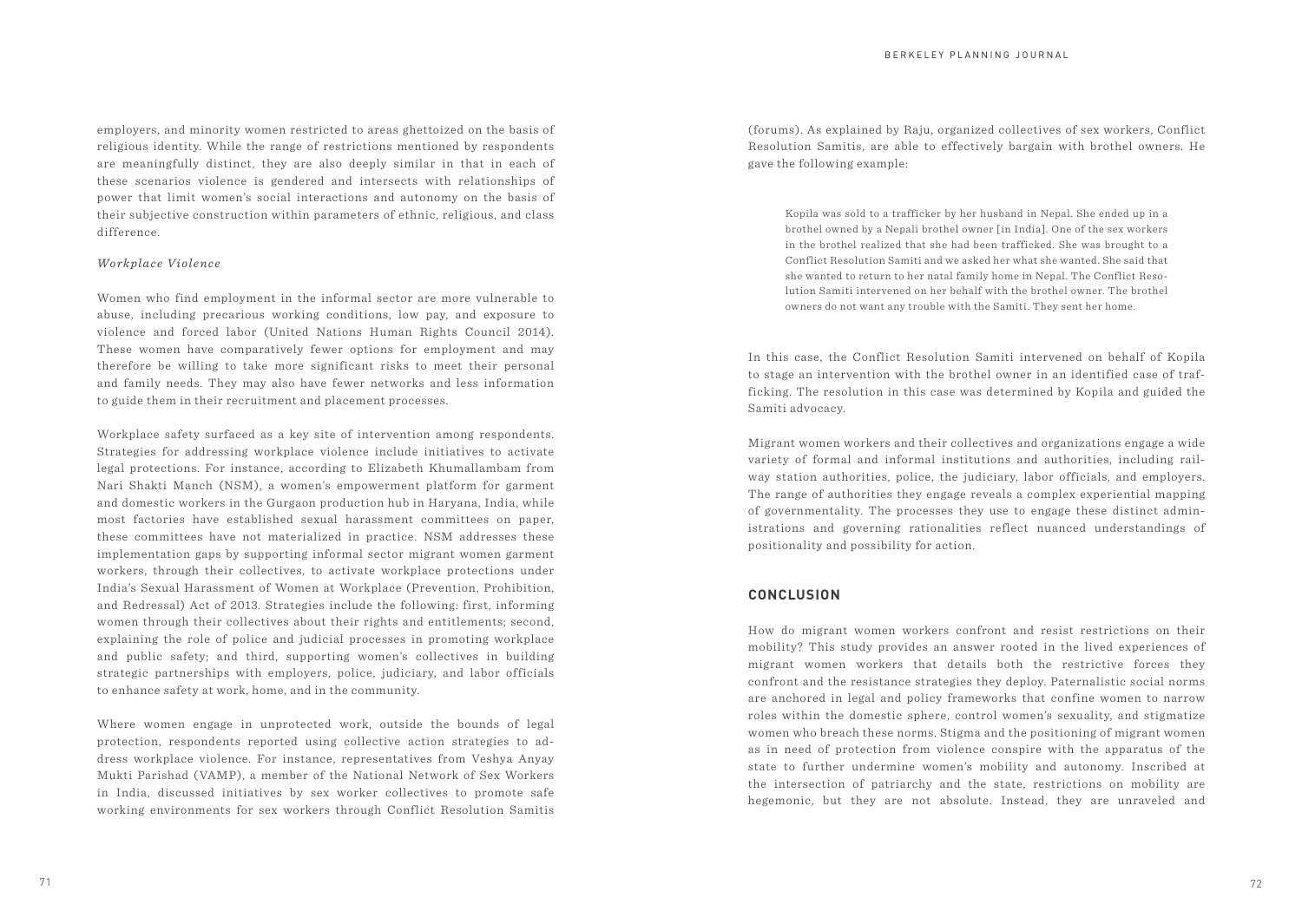reworked by migrant women organizers and their allies. In these ways, migrant women not only experience technologies of power, but also engage in the process of challenging and reorienting these processes at the level of the family, community, and the apparatus of the state.

The analytic perspective articulated in this paper considers borderscapes and governmentality as not only compatible hermeneutic frameworks, but a key site of intersection for scholarship on migration. This framework for analysis recognizes resonances between policies and practices in the region that are rooted in shared colonial histories, patriarchal norms, and experiences of women workers whose migration pathways move between these countries. This approach also recognizes women as integral players in shaping migration practices; lends insight into the role that migration processes play in producing subjectivity; and reimagines national boundaries as they are traversed by bodies, discourses, practices, and relationships. The practice of reading governmentality across borderscapes stands to inform research on global production networks, labor supply chains, urbanization, and local, national, and regional processes of displacement.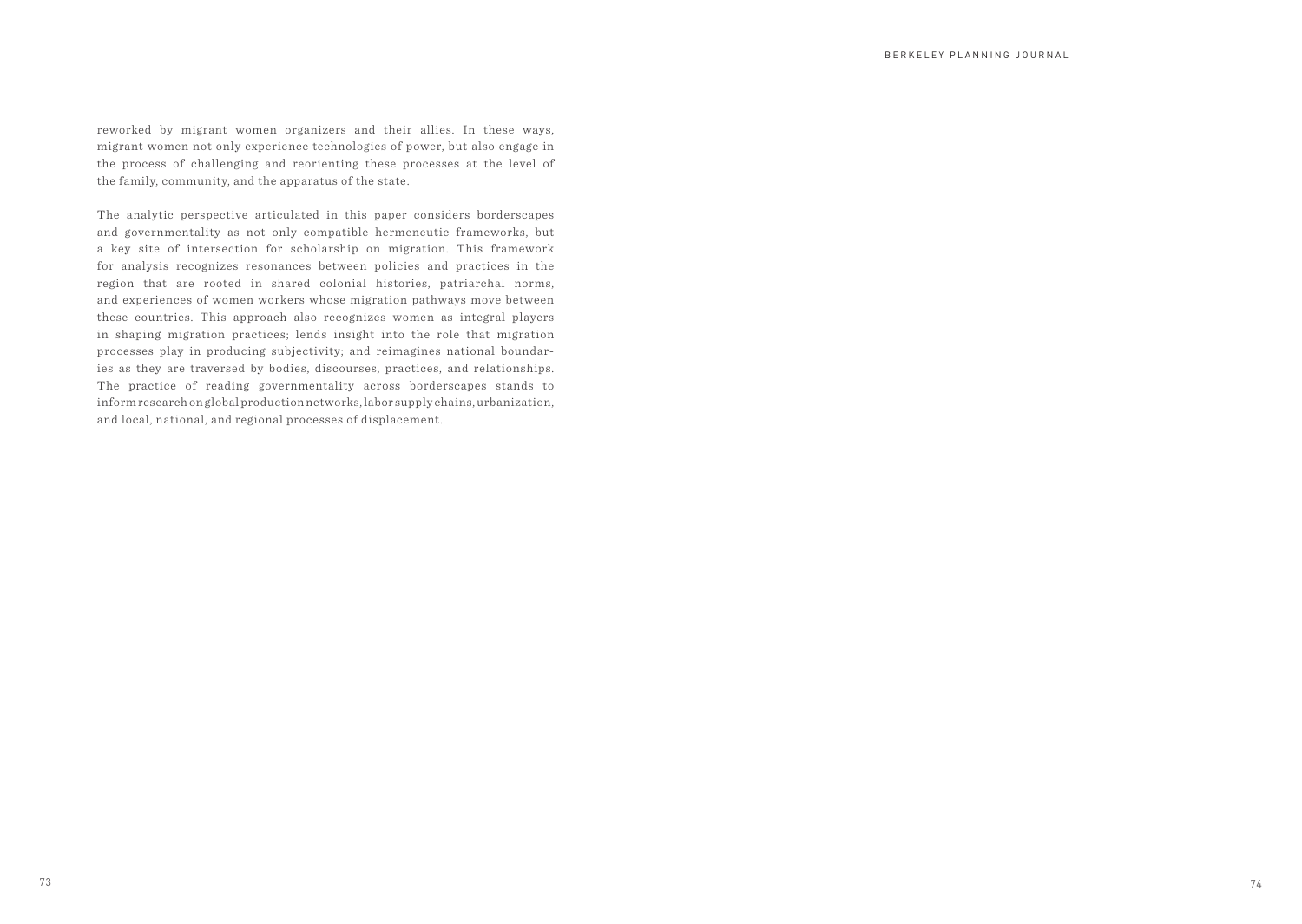#### **REFERENCES**

- Alvarez, Sonia E., Elisabeth Jay Friedman, Ericka Beckman, Maylei Blackwell, Norma Stoltz Chinchilla, Nathalie Lebon, Marysa Navarro, and Marcela Ríos Tobar. 2003. "Encountering Latin American and Caribbean Feminisms." *Signs* 28 (2): 537–79.
- Basch, Linda, Nina Glick Schiller, and Christina Szanton Blanc. 2005. *Nations Unbound: Transnational Projects, Postcolonial Predicaments, and Deterritorialized Nation-States*. Routledge.
- Brambilla, Chiara. 2015. "Exploring the Critical Potential of the Borderscapes Concept." *Geopolitics* 20 (1): 14-34.
- Chuang, J. A. 2015. "Giving as Governance: Philanthrocapitalism and Modern-Day Slavery Abolitionism." *UCLA L. Rev*. 62: 1516.
- Cockburn, Cynthia. 2001. "The gendered dynamic of armed conflict and political violence." In *Victims, Perpetrators or Actors? Gender, Armed Conflict and Political Violence,* edited by C. Moser and F. Clark, 13-29. London: Zed Books.
- Crenshaw, Kimberle. 1989. "Demarginalizing the Intersection of Race and Sex: A Black Feminist Critique of Antidiscrimination Doctrine, Feminist Theory and Antiracist Politics." *University of Chicago Legal Forum* 1989: 139-167.
- Farrugia, D. 2009. "Exploring stigma: Medical knowledge and the stigmatisation of parents of children diagnosed with autism spectrum disorder." *Sociology of Health & Illness* 31(7): 1011-1027.
- Fassin, Didier. 2011. "Policing Borders, Producing Boundaries: The Governmentality of Immigration in Dart Times." *Annual Review of Anthropology* 40: 213-226.
- Foucault, M. 1977. *Ethics: Subjectivity and Truth. Essential Works of Michel Foucault, 1954–1984*. Vol. 1. New York: New Press.
- Geiger, M., and A. Pécoud. 2013. *Disciplining the Transnational Mobility of People*. Springer.
- Grasmuck, S. and P. R. Pessar. 1991. *Between two islands: Dominican international migration.* Univ. of California Press.
- Kapur, R. 2015. "Cross-border Movements at the Law: Renegotiating the Boundaries of Difference," in *Trafficking and Prostitution Reconsidered: New Perspectives on Migration , Sex Work, and Human Rights*, edited by Kamala Kempadoo, Jyoti Sanghera, and Bandana Pattanaik. Routledge.

Marx Ferree, M. 2003. "Resonance and Radicalism: Feminist Framing in the Abortion Debates of the United States and Germany." *American Journal of Sociology* 109: 304-344.

- International Labour Organization. 2008. " Women and Men Migrant Workers: Moving towards Equal Rights and Opportunities." Last modified November 11, 2008. http://www.ilo.org /gender/ Events/Campaign2008-2009/WCMS\_101091/lang--en/index.htm.
- Manchanda, R. 2004. "Gender Conflict and Displacement: Contesting 'Intantalisation' of Forced Migrant Women." *Economic and Political Weekly* 39(37): 4179-4186.
- Mander, H. and Gitanjali Prasad. 2014. *India Exclusion Report, 2013-2014*. Delhi: Books for Change.
- McNay, Lois. 2013. *Foucault and Feminism: Power, Gender and the Self*. New York: John Wiley and Sons.
- Migrant Forum in Asia (MFA). 2011. "CEDAW and the Female Labour Migrants of Bangladesh." http://www2.ohchr.org /english / bodies /cedaw/docs /ngos /MFA\_for\_the\_session\_Bangladesh\_CECED48.pdf.
- Mohanty, C. T. 2003. *Feminism without borders: Decolonizing theory, practicing solidarity*. Zubaan.
- Moser, C. 2001. "The gendered continuum of violence and conflict: An operational framework. In *Victims, Perpetrators or Actors? Gender, Armed Conflict and Political Violence*, edited by C.
	- Moser and F. Clark, 30-52. London: Zed Books.
- Ong, A. 1996. "Strategic sisterhood or sisters in solidarity? Questions of communitarianism and citizenship in Asia." *Indiana Journal of Global Legal Studies* 4(1): 107-135.
- Parker, R. and P. Aggleton. 2003. "HIV and AIDs-related stigma and discrimination: a conceptual framework and implications for action." *Social science and medicine* 57(1): 13-24.
- Percot, M. and S. Nair. 2011. "Transcending boundaries: Indian nurses in internal and international migration," In *Dynamics of Indian migration: Historical and current perspectives*, edited by S. Irudaya Rajan, V.J. Varghese and M.S. Jayakumar. New Delhi: Routledge.
- Piper, Nicola. 2006. "Gendering the politics of migration" *International Migration Review* 40(1): 133-164.
- Chopra, D. 2015. *Balancing Paid Work and Unpaid Care Work to Achieve Women's Economic Empowerment*. Policy Briefing 83. Institute for Development Studies.
- Rajaram, Prem Kumar and Carl Grundy-Warr. 2007. *Borderscapes: Hidden Geographies and Politics at Territory's Edge*. University of Minnesota Press.